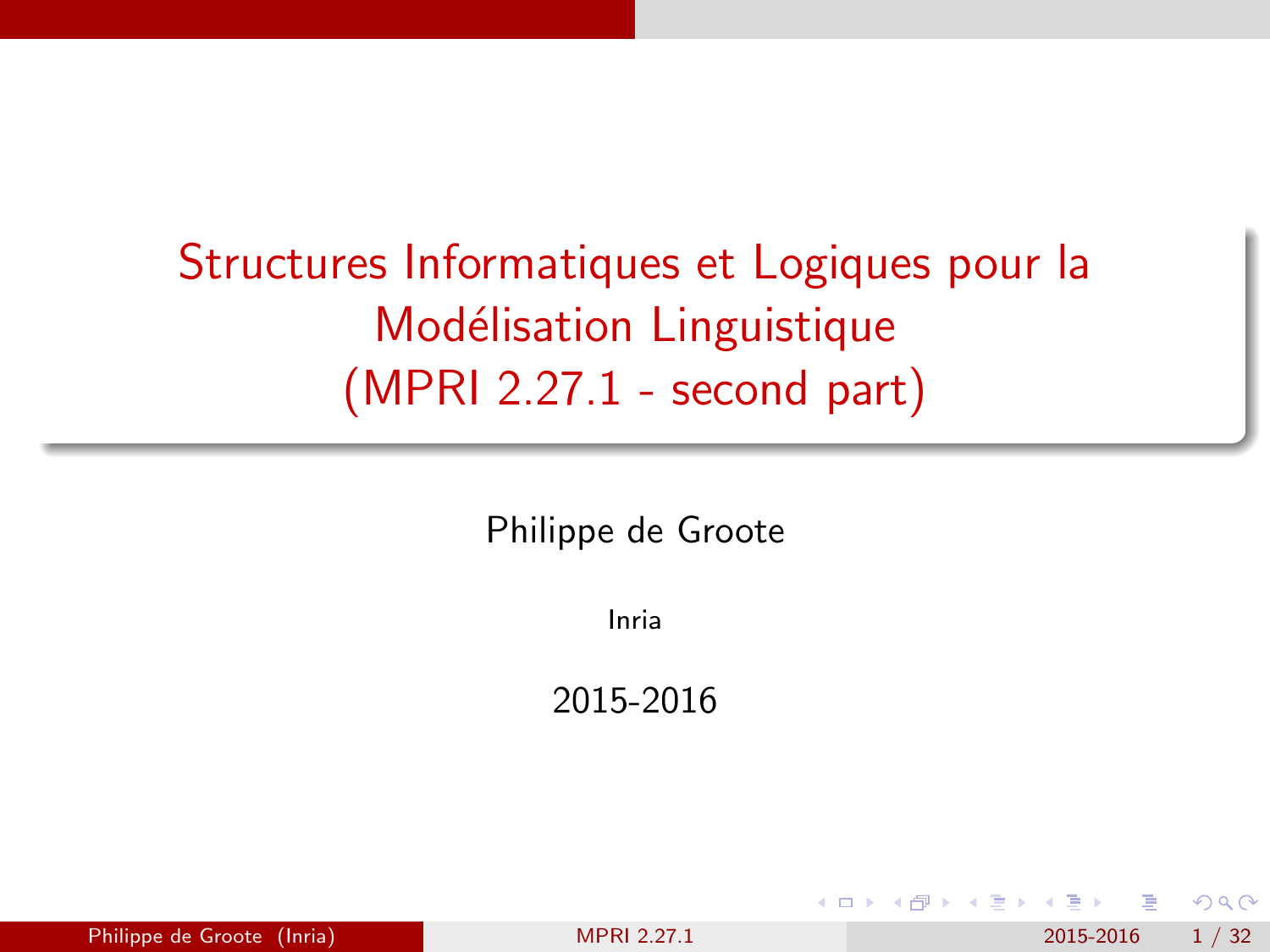- [Montague semantics](#page-2-0)
- 2 [A direct naive interpretation](#page-6-0)
- 3 [Quantified noun phrases](#page-8-0)
- 4 [Noun and determiners](#page-10-0)
	- [Relative clauses](#page-13-0)
- 6 [Adjectives](#page-16-0)
- 7 [Scope ambiguities](#page-21-0)
- 8 [De re and de dicto readings](#page-25-0)
	- **[Intensionality](#page-27-0)**
- 10 [Intensionalization](#page-29-0)

 $QQ$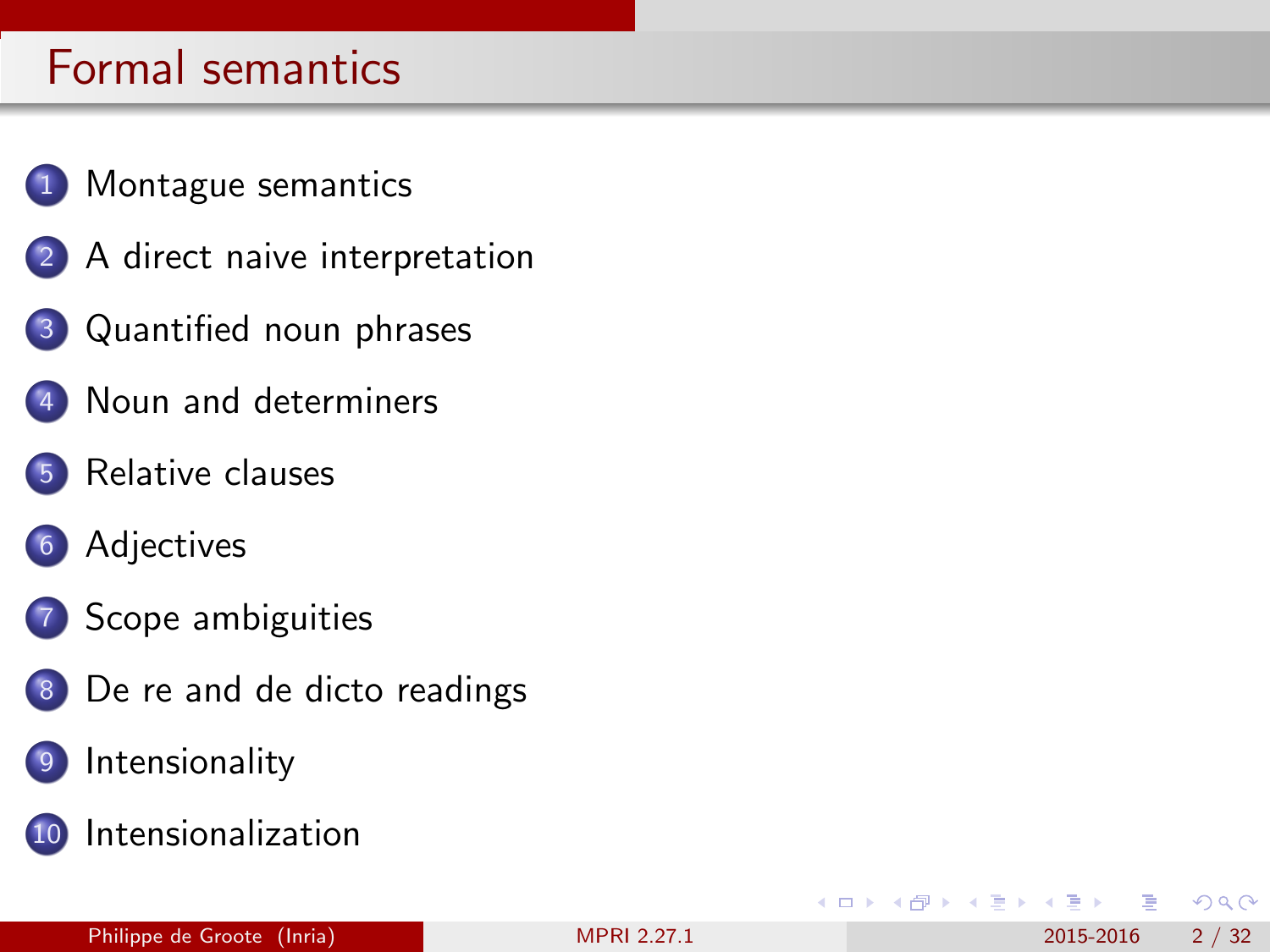## <span id="page-2-0"></span>1 [Montague semantics](#page-2-0)

- [A direct naive interpretation](#page-6-0)
- [Quantified noun phrases](#page-8-0)
- [Noun and determiners](#page-10-0)
- [Relative clauses](#page-13-0)
- **[Adjectives](#page-16-0)**
- [Scope ambiguities](#page-21-0)
- [De re and de dicto readings](#page-25-0)
- **[Intensionality](#page-27-0)**
- **[Intensionalization](#page-29-0)**

 $QQ$ 

化重 网络重

4 0 8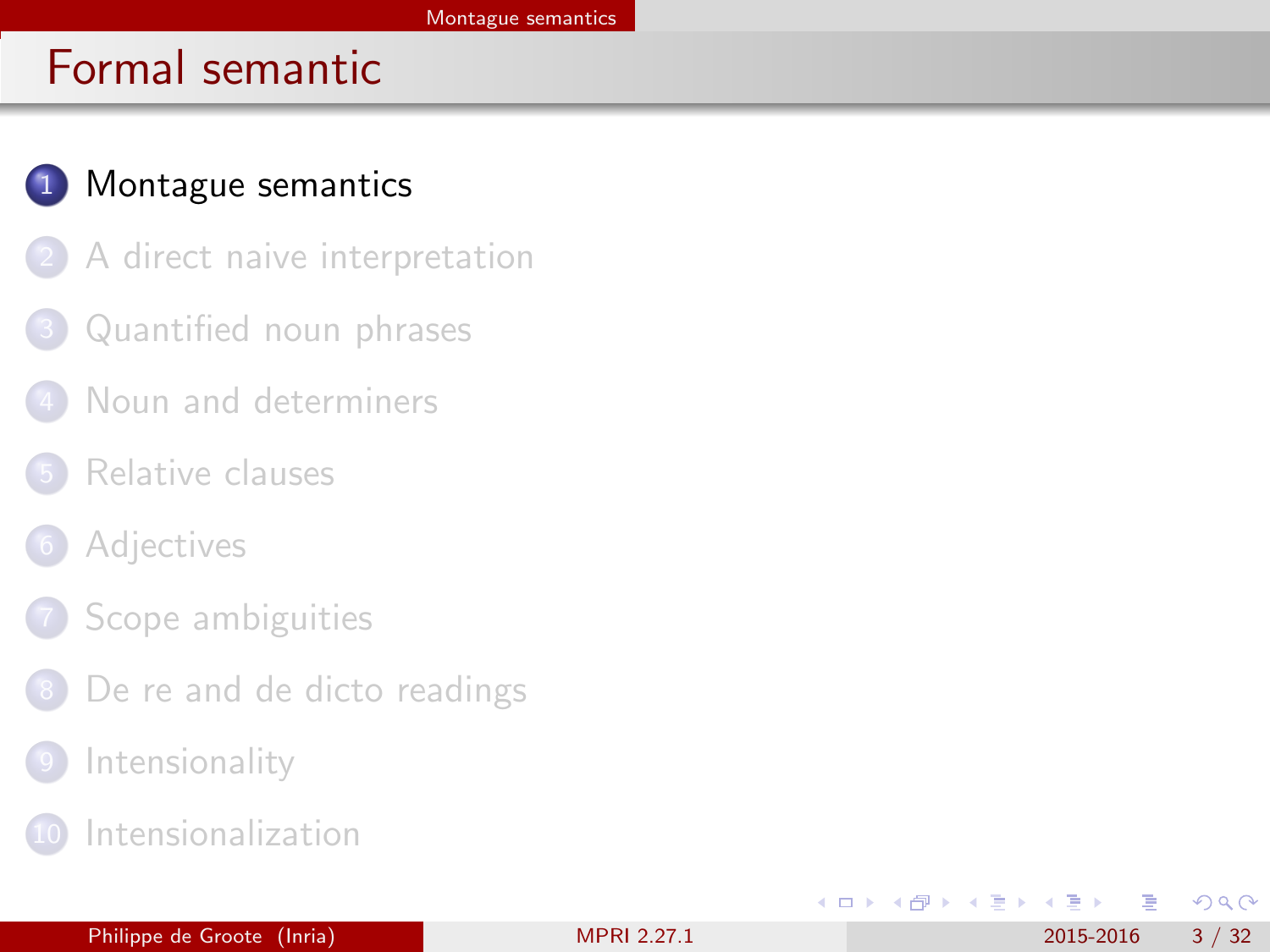# <span id="page-3-0"></span>A formal point of view

There is in my opinion no important theoretical difference between natural languages and the artificial languages of logicians; indeed, I consider it possible to comprehend the syntax and semantics of both kinds of languages within a single natural and mathematically precise theory. On this point I differ from a number of philosophers (...).

> R. Montague, Universal Grammar, Theoria 36:373–398 (1970)

 $200$ 

医单位 医单位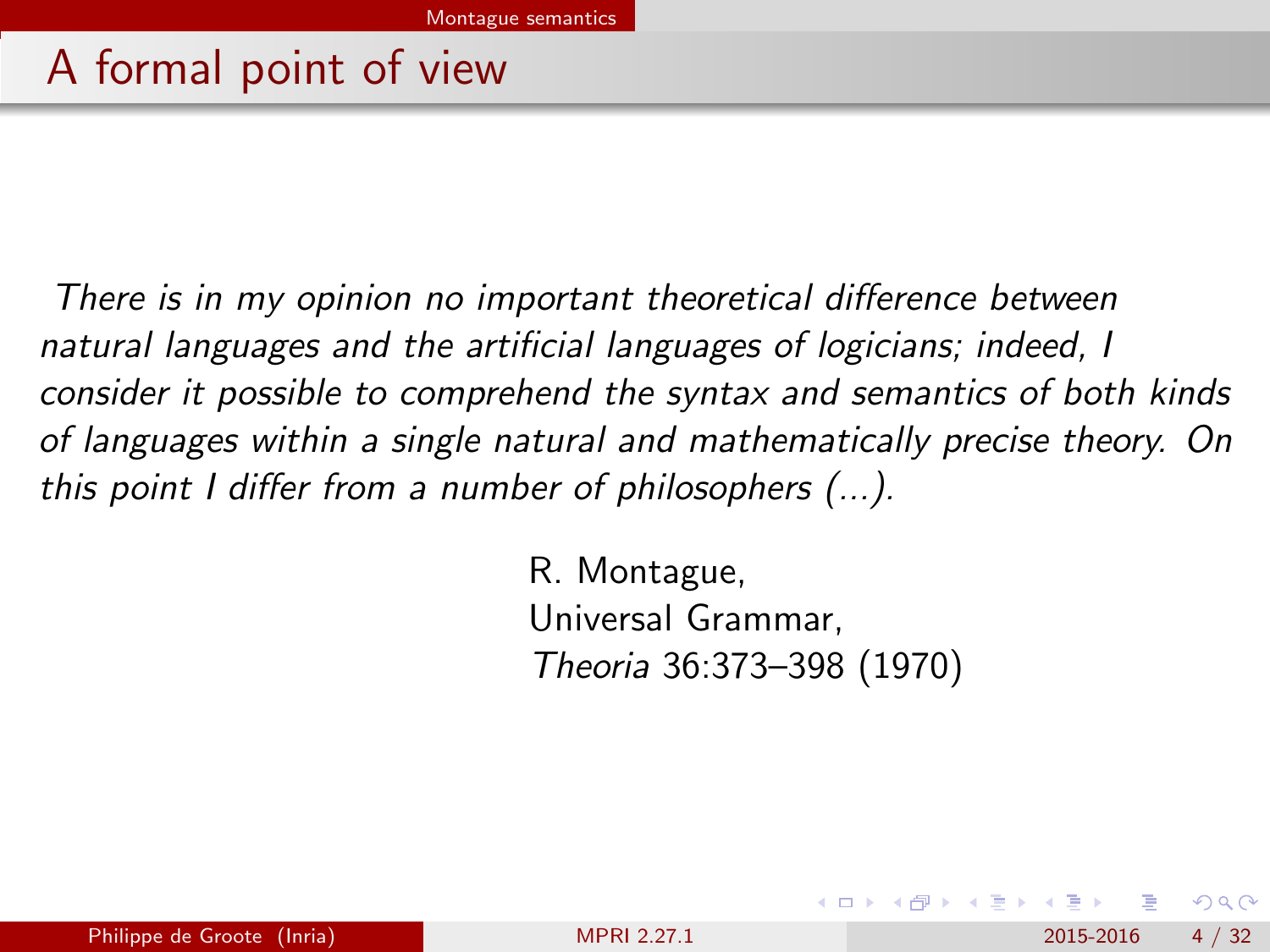# <span id="page-4-0"></span>Semantic translations

- Interpret directly natural language utterances into a model (in the Tarskian tradition).
- Give the semantic interpretation of some logic (intensional logic, in Montague's case). Translate natural language utterances as formulas of this logic.

 $\Omega$ 

化重新润滑脂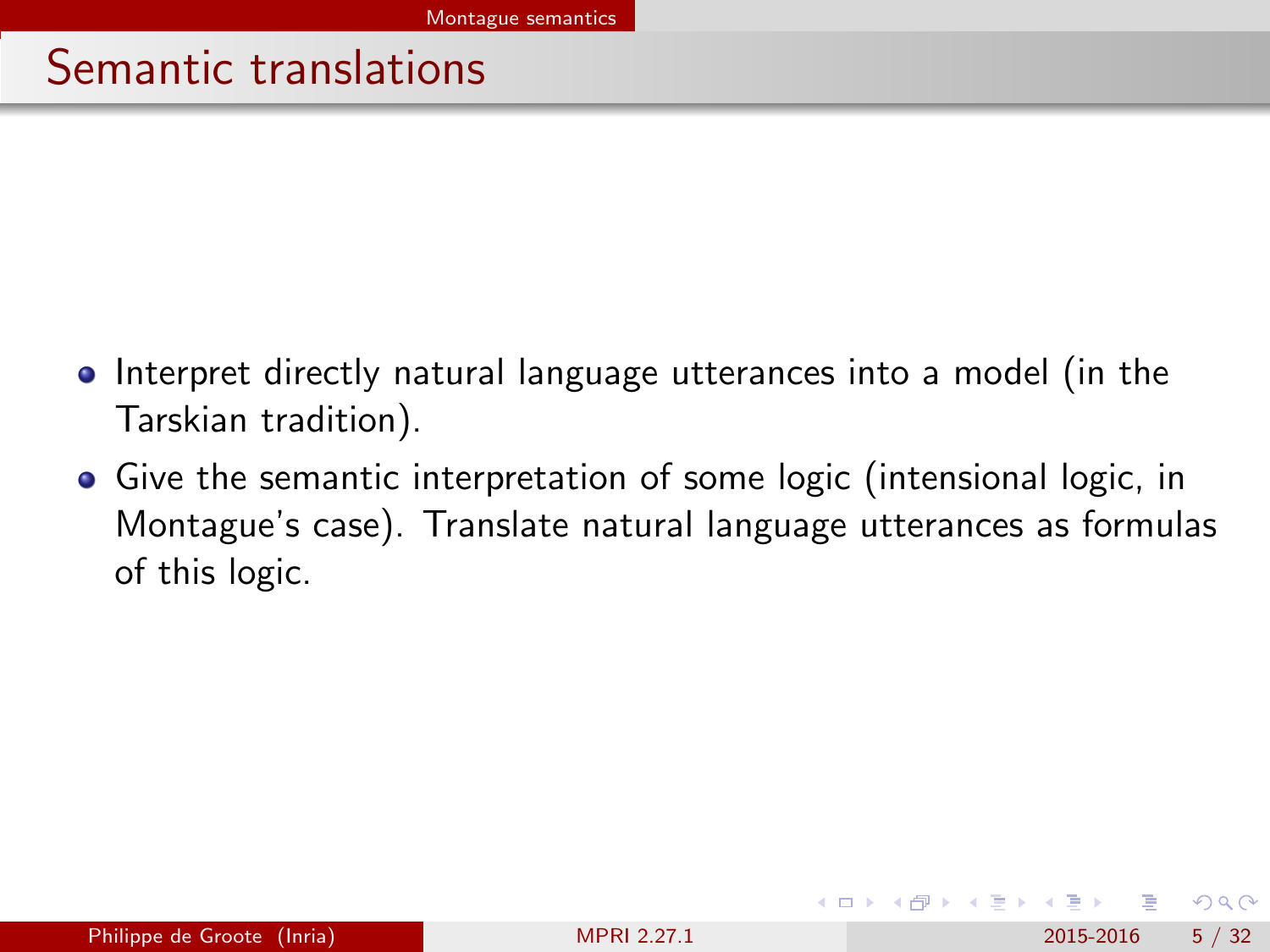# <span id="page-5-0"></span>Montague's legacy

- The notion of fragment.
- **•** Semantics as an homomorphic image of syntax.
- Semantic interpretation through a translation into an intermediate logical form.

4.0.3

 $QQ$ 

ヨメ メヨメ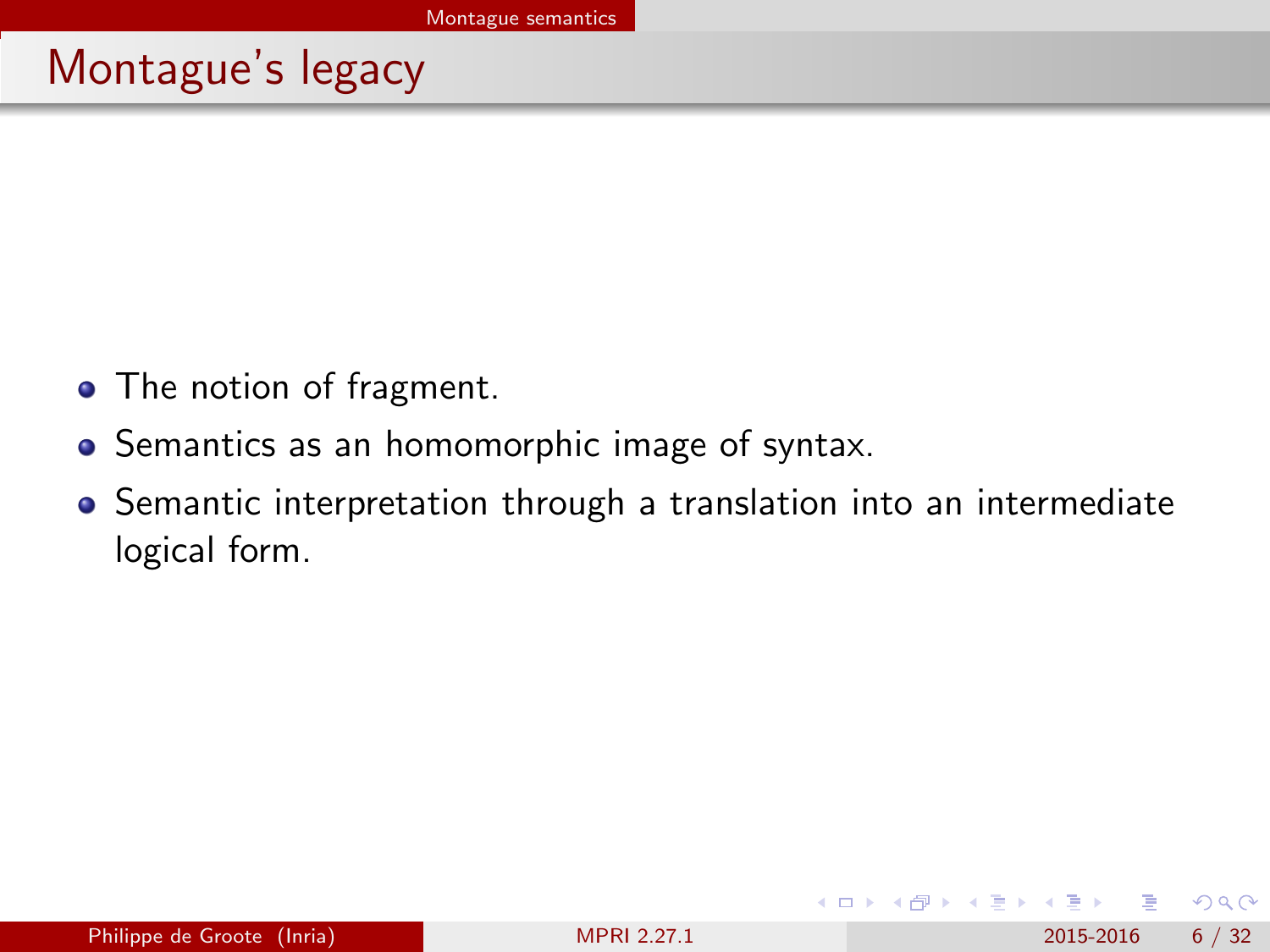### <span id="page-6-0"></span>[Montague semantics](#page-2-0)

- 2 [A direct naive interpretation](#page-6-0)
	- [Quantified noun phrases](#page-8-0)
	- [Noun and determiners](#page-10-0)
- [Relative clauses](#page-13-0)
- **[Adjectives](#page-16-0)**
- [Scope ambiguities](#page-21-0)
- [De re and de dicto readings](#page-25-0)
- **[Intensionality](#page-27-0)**
- **[Intensionalization](#page-29-0)**

 $QQ$ 

医下环菌

4 0 8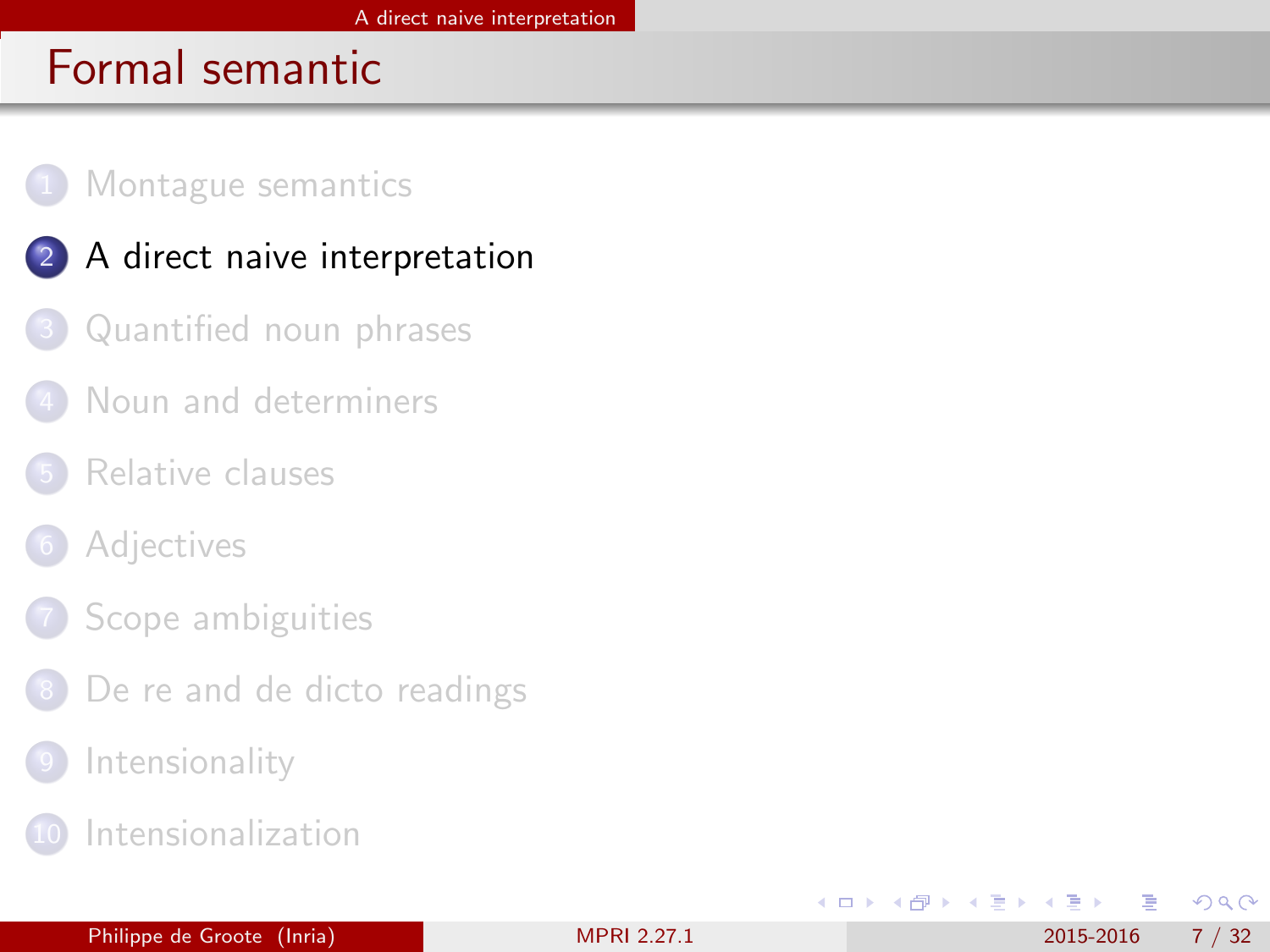<span id="page-7-0"></span>Syntax/semantics interface:

- john : NP
- mary : NP
- LOVES :  $NP \rightarrow NP \rightarrow S$

$$
\begin{bmatrix} \color{red}[\text{NP}] \\ \color{red}[\text{S}] \color{black}\end{bmatrix} = \mathbf{e}
$$

Semantic interpretation:

```
\begin{bmatrix} JOHN\end{bmatrix} = j
\llbracket \text{MAPY} \rrbracket = \mathbf{m}[[\text{LOVES}]] = \lambda y. \lambda x. \text{love } x y
```
where:

j, m : e  $love : e \rightarrow e \rightarrow t$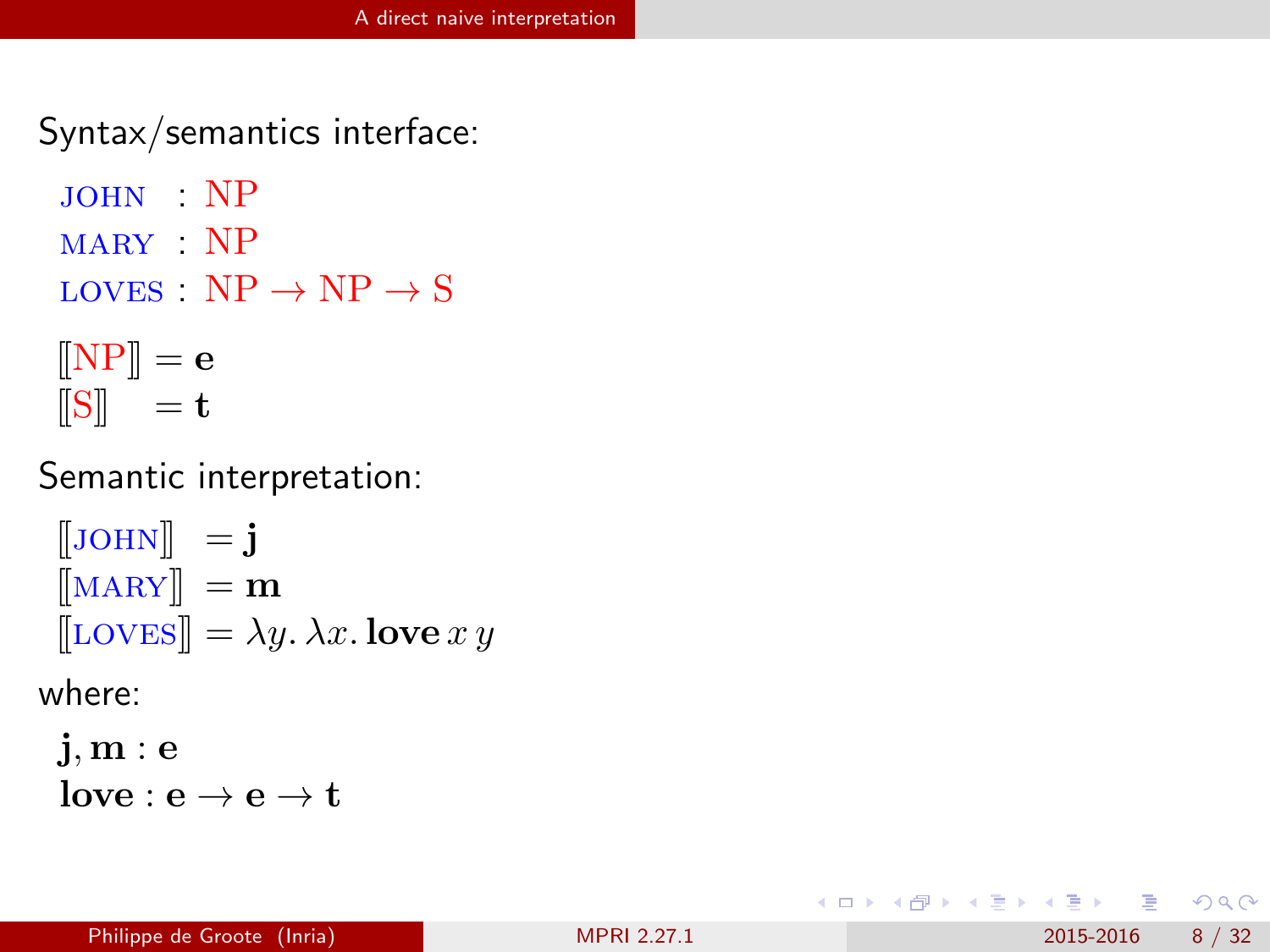- <span id="page-8-0"></span>[Montague semantics](#page-2-0)
- [A direct naive interpretation](#page-6-0)

## 3 [Quantified noun phrases](#page-8-0)

- [Noun and determiners](#page-10-0)
- [Relative clauses](#page-13-0)
- **[Adjectives](#page-16-0)**
- [Scope ambiguities](#page-21-0)
- [De re and de dicto readings](#page-25-0)
- **[Intensionality](#page-27-0)**
- **[Intensionalization](#page-29-0)**

4 0 8

ヨメ イヨ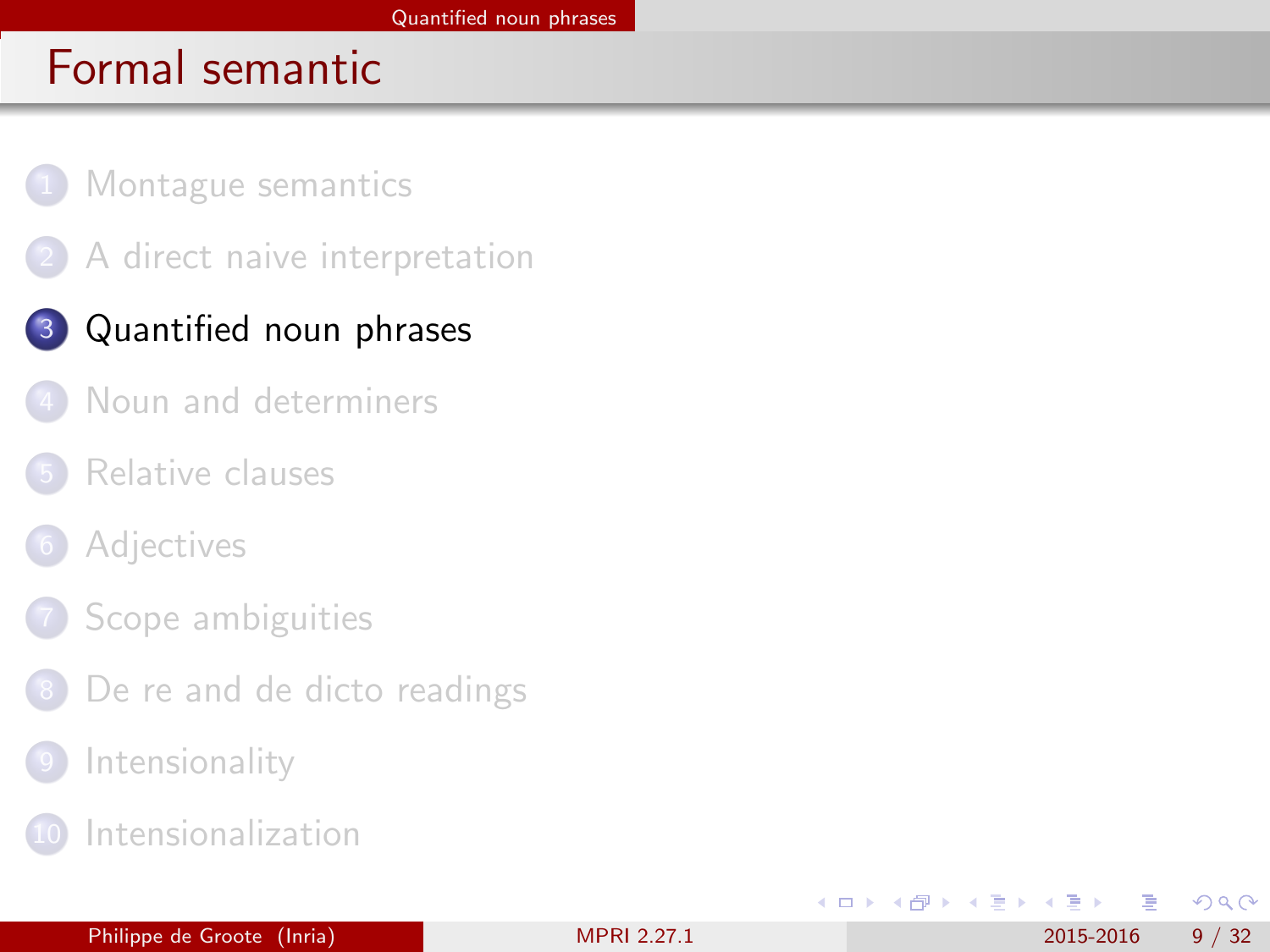<span id="page-9-0"></span>Syntax/semantics interface:

| <b>JOHN</b>                                                                    | · NP                              |
|--------------------------------------------------------------------------------|-----------------------------------|
| <b>MARY</b>                                                                    | $\cdot$ NP                        |
| EVERYBODY NP                                                                   |                                   |
| SOMEBODY NP                                                                    |                                   |
| <b>LOVES</b>                                                                   | $NP \rightarrow NP \rightarrow S$ |
| $\llbracket \text{NP} \rrbracket = (\mathbf{e} \to \mathbf{t}) \to \mathbf{t}$ |                                   |
| $\ \mathbf{S}\  = \mathbf{t}$                                                  |                                   |

Semantic interpretation:

 $\begin{bmatrix} J\text{OHN} \end{bmatrix} = \lambda k. k \mathbf{i}$  $\|\text{MAPY}\| = \lambda k. k \mathbf{m}$  $[\[EVERYBODY]\] = \lambda k. \forall x. k x$  $[\text{SOMEBODY}] = \lambda k. \exists x. k x$  $[\text{LOVES}] = \lambda o. \lambda s. s (\lambda x. o (\lambda y. \text{love } x y))$ 

 $\Omega$ 

イロト イ何 トイヨ トイヨ トー ヨ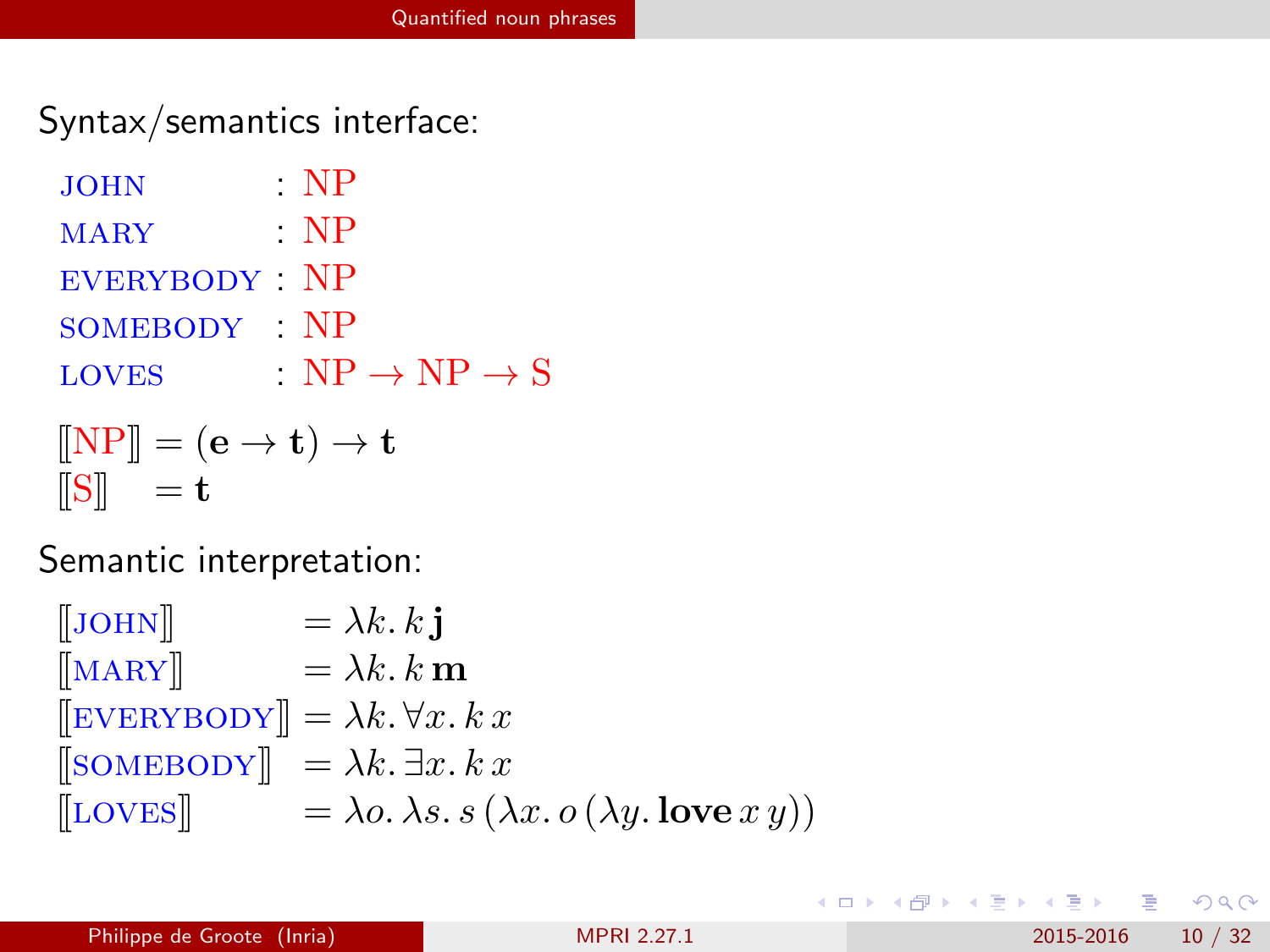- <span id="page-10-0"></span>[Montague semantics](#page-2-0)
- [A direct naive interpretation](#page-6-0)
- [Quantified noun phrases](#page-8-0)

## 4 [Noun and determiners](#page-10-0)

- [Relative clauses](#page-13-0)
- **[Adjectives](#page-16-0)**
- [Scope ambiguities](#page-21-0)
- [De re and de dicto readings](#page-25-0)
- **[Intensionality](#page-27-0)**
- **[Intensionalization](#page-29-0)**

 $QQ$ 

4 로 ) - 4 로

4 0 8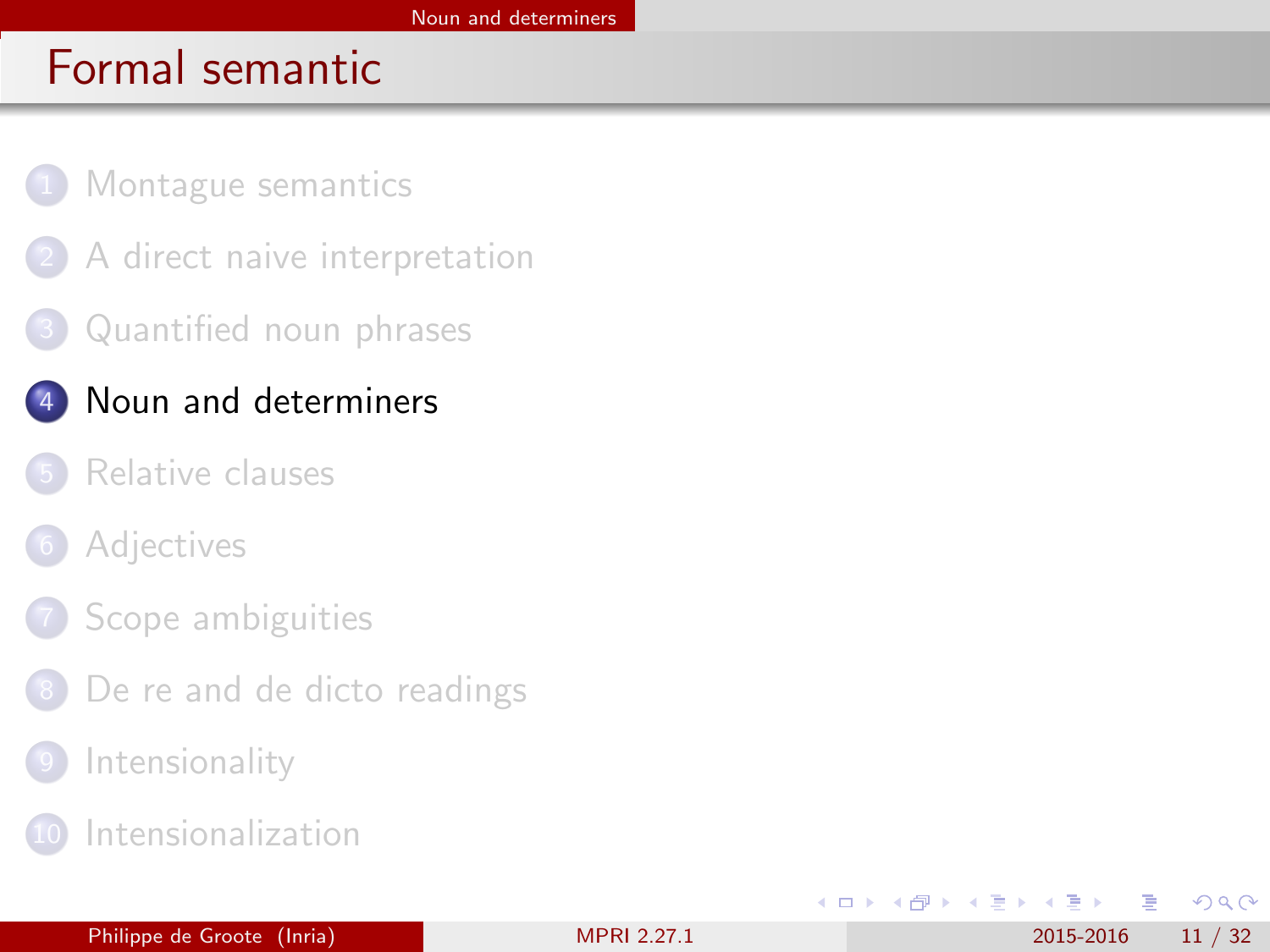## <span id="page-11-0"></span>Syntax/semantics interface:

| <b>JOHN</b>      | $\cdot$ NP                          |
|------------------|-------------------------------------|
| <b>MARY</b>      | $\cdot$ NP                          |
| <b>EVERYBODY</b> | $\cdot$ NP                          |
| SOMEBODY         | $\cdot$ NP                          |
| MAN              | : $\bf N$                           |
| <b>WOMAN</b>     | $\cdot$ N                           |
| <b>EVERY</b>     | $N \rightarrow NP$                  |
| A                | $N \rightarrow NP$                  |
| <b>LOVES</b>     | : $NP \rightarrow NP \rightarrow S$ |
|                  |                                     |

$$
\begin{array}{ll} \llbracket N \rrbracket & = \mathbf{e} \rightarrow \mathbf{t} \\ \llbracket N \mathrm{P} \rrbracket & = (\mathbf{e} \rightarrow \mathbf{t}) \rightarrow \mathbf{t} \\ \llbracket S \rrbracket & = \mathbf{t} \end{array}
$$

 $-990$ 

K ロ ▶ K 御 ▶ K 君 ▶ K 君 ▶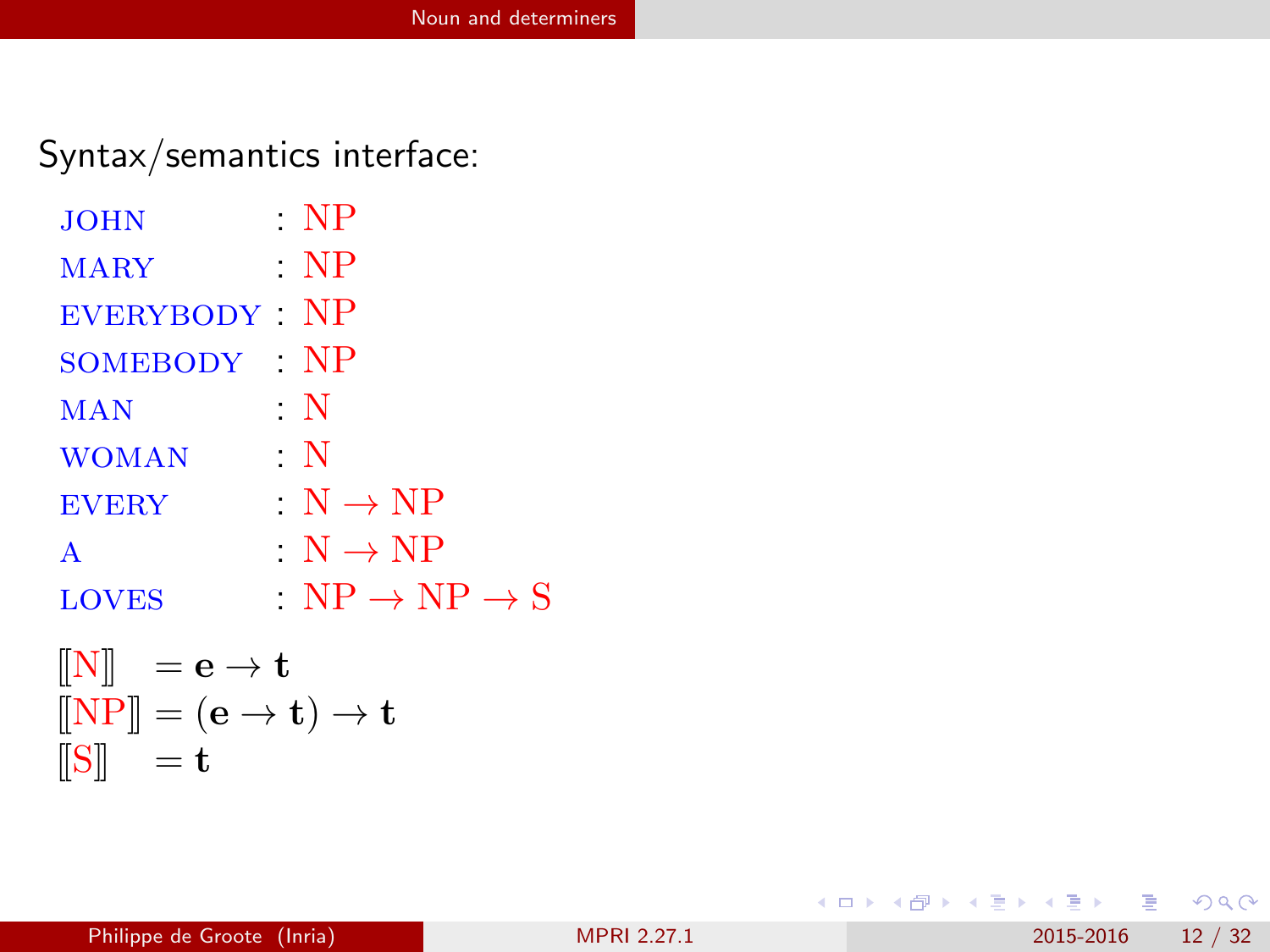<span id="page-12-0"></span>Semantic interpretation:

 $\begin{bmatrix} J\text{OHN} \end{bmatrix}$  =  $\lambda k. k \mathbf{i}$  $[\text{MAPY}]$  =  $\lambda k. k \mathbf{m}$  $[\[EVERYBODY]\] = \lambda k. \forall x. k x$  $[\text{SOMEBODY}] = \lambda k. \exists x. k x$  $[\text{MAN}]$  =  $\lambda x.$  man x  $\llbracket$ WOMAN $\rrbracket = \lambda x$ . woman x  $\llbracket \text{EVERY} \rrbracket = \lambda n. \lambda m. \forall x. n x \supset m x$  $\llbracket A \rrbracket = \lambda n \cdot \lambda m \cdot \exists x \cdot n \cdot x \wedge m \cdot x$  $\begin{array}{ll}\n\text{[LOVES]} \quad & = \lambda o. \, \lambda s. \, s \, (\lambda x. \, o \, (\lambda y. \, \text{love } x \, y))\n\end{array}$ 

where:

woman, man :  $e \rightarrow t$ 

KEL KALEYKEN E YAG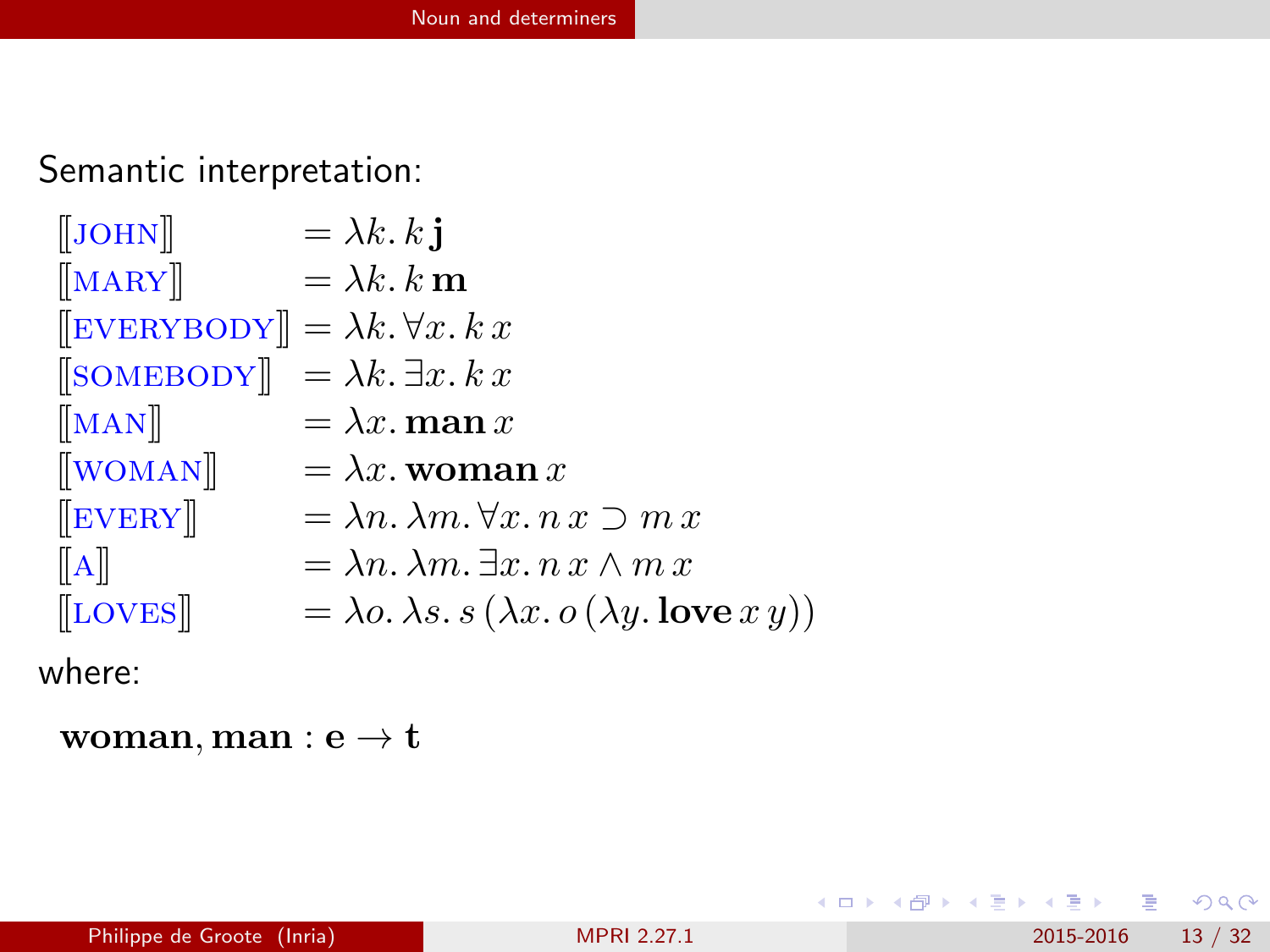- <span id="page-13-0"></span>[Montague semantics](#page-2-0)
- [A direct naive interpretation](#page-6-0)
- [Quantified noun phrases](#page-8-0)
- [Noun and determiners](#page-10-0)
- 5 [Relative clauses](#page-13-0)
	- **[Adjectives](#page-16-0)**
	- [Scope ambiguities](#page-21-0)
	- [De re and de dicto readings](#page-25-0)
	- **[Intensionality](#page-27-0)**
	- **[Intensionalization](#page-29-0)**

4 0 8

 $\Omega$ 

 $\equiv$ 

∢ ∃ ⊁ ⊣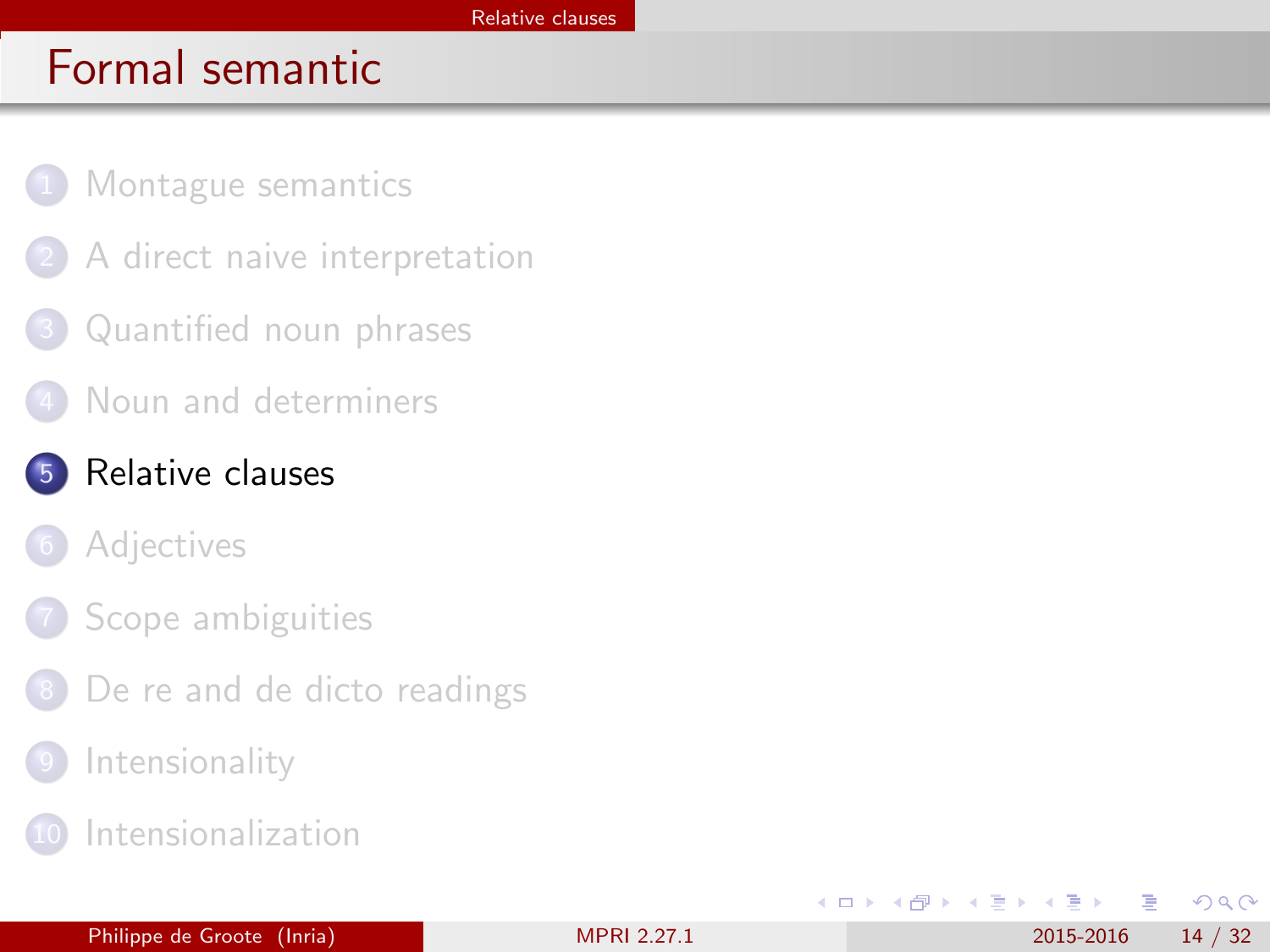## <span id="page-14-0"></span>Syntax/semantics interface:

| <b>JOHN</b>                                                                    | $\cdot$ NP                                         |
|--------------------------------------------------------------------------------|----------------------------------------------------|
| <b>MARY</b>                                                                    | $\cdot$ NP                                         |
| EVERYBODY NP                                                                   |                                                    |
| SOMEBODY NP                                                                    |                                                    |
| MAN                                                                            | $\cdot$ N                                          |
| <b>WOMAN</b>                                                                   | $\cdot$ N                                          |
| <b>EVERY</b>                                                                   | $N \rightarrow NP$                                 |
| $\mathbf{A}$                                                                   | $N \rightarrow NP$                                 |
| <b>LOVES</b>                                                                   | $N_{\rm P} \rightarrow NP \rightarrow SP$          |
| <b>WHO</b>                                                                     | $: (NP \rightarrow S) \rightarrow N \rightarrow N$ |
| $\begin{bmatrix} \mathbf{N} \end{bmatrix}$ = e $\rightarrow \mathbf{t}$        |                                                    |
| $\llbracket \text{NP} \rrbracket = (\mathbf{e} \to \mathbf{t}) \to \mathbf{t}$ |                                                    |

 $\|\mathbf{S}\| = \mathbf{t}$ 

K ロ ▶ K 個 ▶ K 로 ▶ K 로 ▶ - 로 - K 9 Q @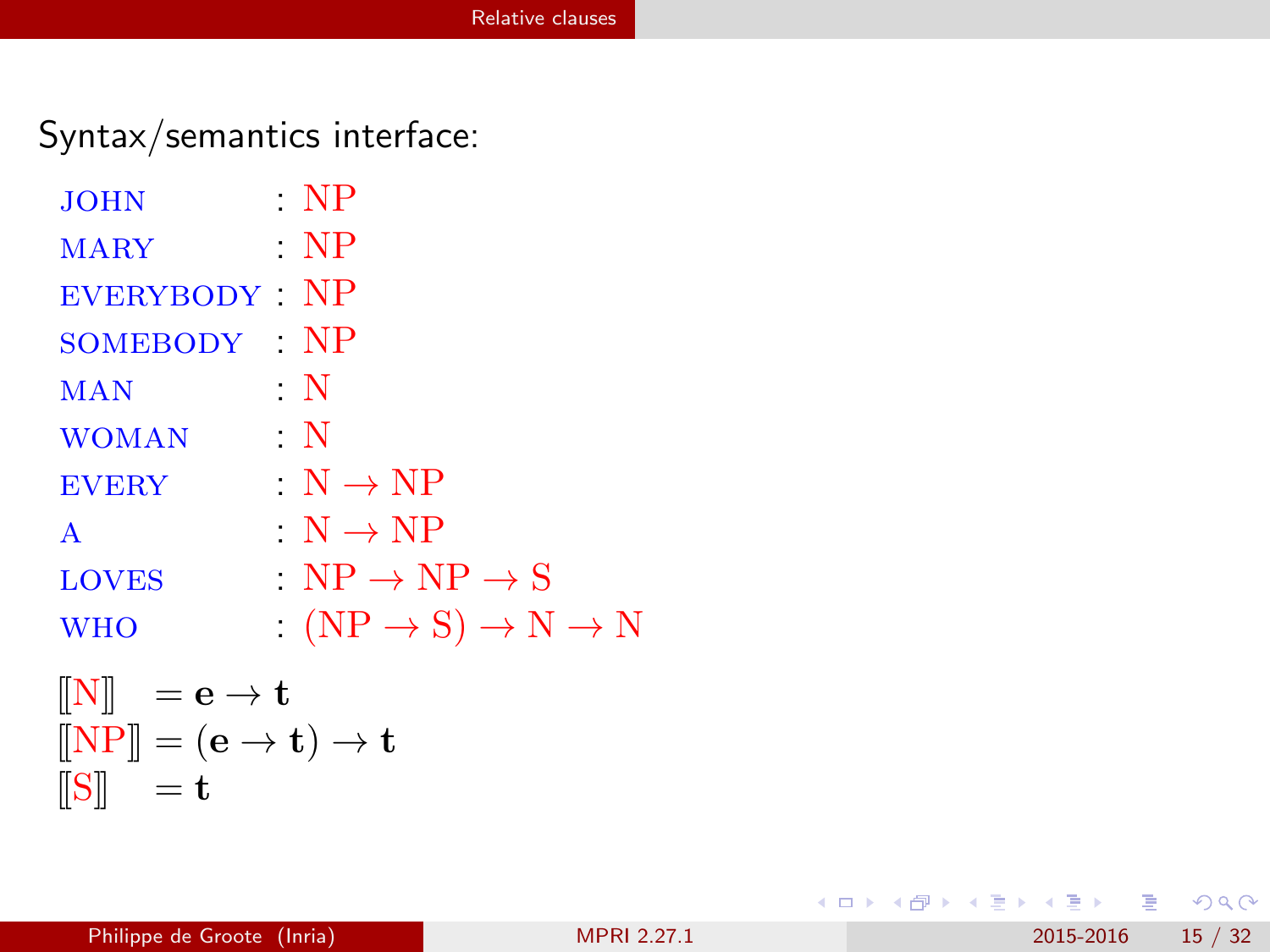<span id="page-15-0"></span>Semantic interpretation:

| $\left[\text{JOHN}\right]$                                      | $= \lambda k. k$ j                                                                     |
|-----------------------------------------------------------------|----------------------------------------------------------------------------------------|
| $\left[\text{MARY}\right]$                                      | $= \lambda k \cdot k \mathbf{m}$                                                       |
| $[\[EVERYBODY]\] = \lambda k. \forall x. k x$                   |                                                                                        |
| $\left[\text{SOMEBODY}\right] = \lambda k \cdot \exists x. k x$ |                                                                                        |
| $\left[\text{MAN}\right]$                                       | $= \lambda x.$ man $x$                                                                 |
| $\left[\begin{matrix}\text{WOMAN}\end{matrix}\right]$           | $= \lambda x.$ woman x                                                                 |
| $\left[\begin{matrix}$ EVERY $\end{matrix}\right]$              | $= \lambda n. \lambda m. \forall x. n x \supset m x$                                   |
| $\ A\ $                                                         | $= \lambda n. \lambda m. \exists x. n x \wedge m x$                                    |
| $[\text{LOVES}]$                                                | $= \lambda o. \lambda s. s (\lambda x. o (\lambda y. \mathbf{love} x y))$              |
| $\left[\text{WHO}\right]$                                       | $= \lambda r \cdot \lambda n \cdot \lambda x \cdot n x \wedge r (\lambda k \cdot k x)$ |

 $ORO$ 

メロト メ都 トメ ヨ トメ ヨト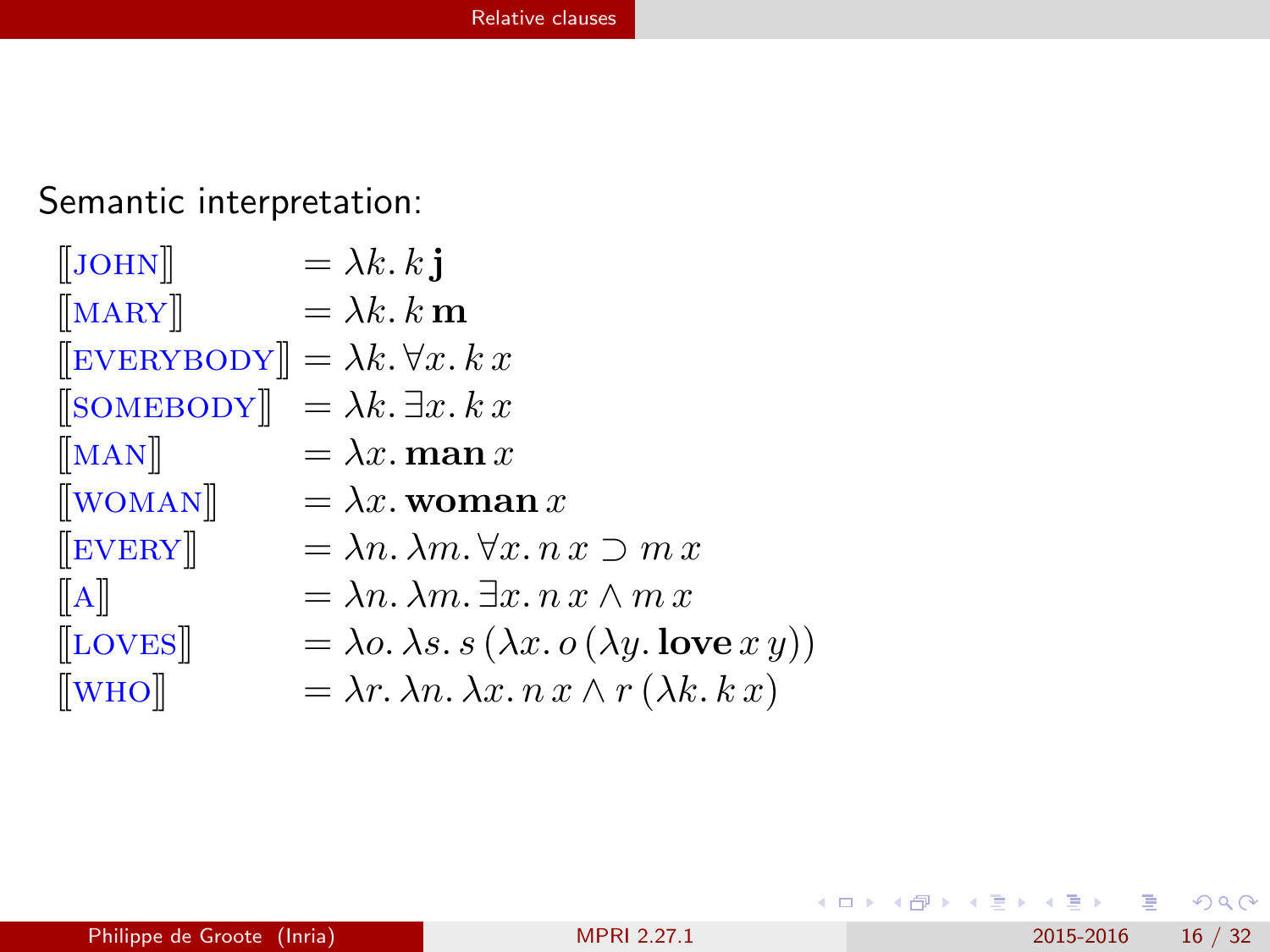#### [Adjectives](#page-16-0)

# <span id="page-16-0"></span>Formal semantic

- [Montague semantics](#page-2-0)
- [A direct naive interpretation](#page-6-0)
- [Quantified noun phrases](#page-8-0)
- [Noun and determiners](#page-10-0)
- [Relative clauses](#page-13-0)
- 6 [Adjectives](#page-16-0)
	- [Scope ambiguities](#page-21-0)
	- [De re and de dicto readings](#page-25-0)
	- **[Intensionality](#page-27-0)**
	- **[Intensionalization](#page-29-0)**

4 0 8

∢ ∃ ⊁ ⊣ ≔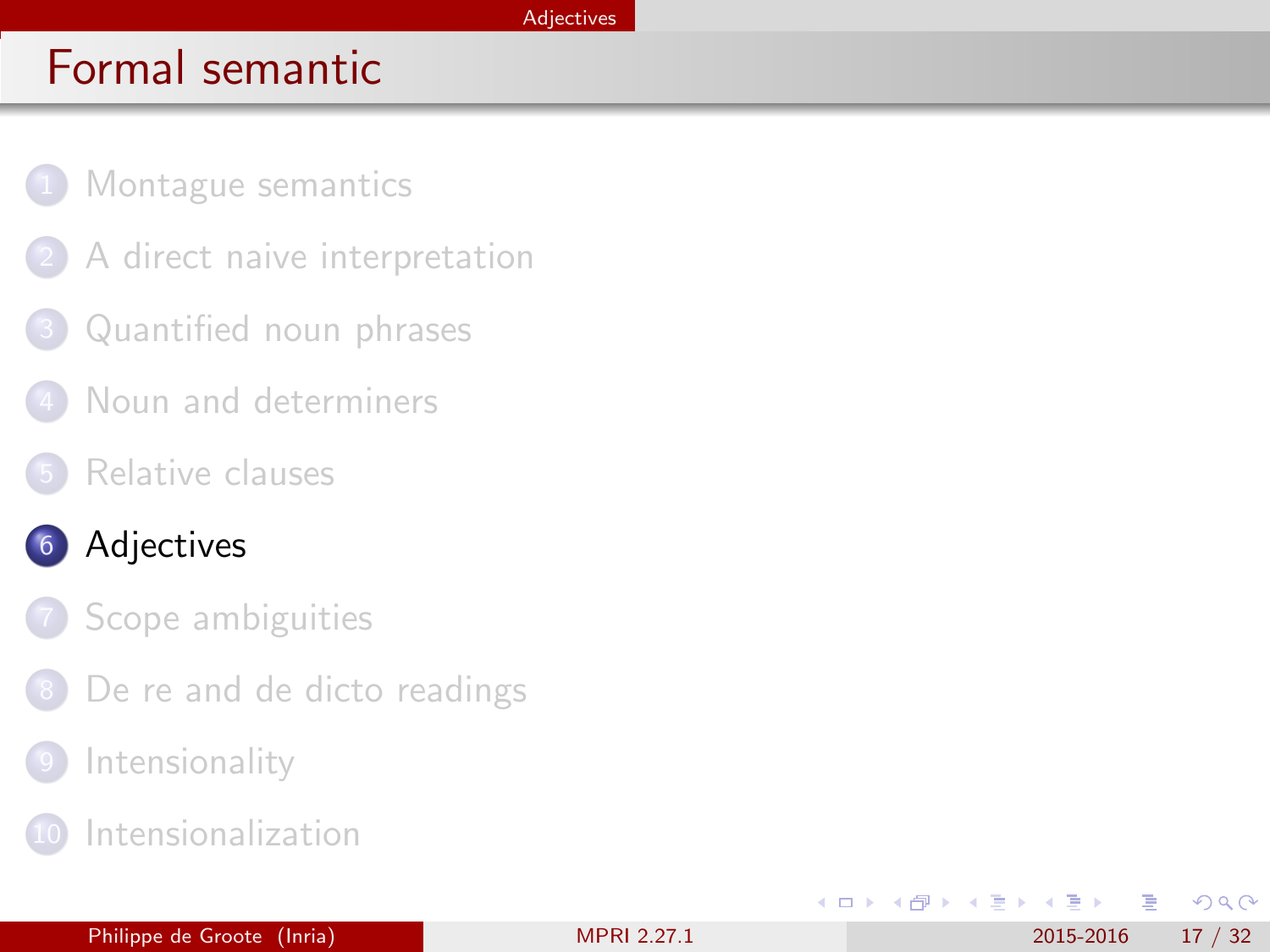## <span id="page-17-0"></span>Syntax/semantics interface:

| <b>JOHN</b>   | $\cdot$ NP                                       |
|---------------|--------------------------------------------------|
| <b>MARY</b>   | $\cdot$ NP                                       |
| EVERYBODY NP  |                                                  |
| SOMEBODY NP   |                                                  |
| <b>MAN</b>    | $\cdot$ N                                        |
| <b>WOMAN</b>  | $\cdot$ N                                        |
| <b>EVERY</b>  | $N \rightarrow NP$                               |
| A             | $N \rightarrow NP$                               |
| <b>FRENCH</b> | $\therefore N \rightarrow N$                     |
| <b>LOVES</b>  | $N_{\rm P} \rightarrow NP \rightarrow SP$        |
| <b>WHO</b>    | $(NP \rightarrow S) \rightarrow N \rightarrow N$ |
|               |                                                  |

$$
\begin{array}{ll} \hspace{0.2cm} \text{[N]} & = \mathbf{e} \rightarrow \mathbf{t} \\ \hspace{0.2cm} \text{[NP]} & = (\mathbf{e} \rightarrow \mathbf{t}) \rightarrow \mathbf{t} \\ \hspace{0.2cm} \text{[S]} & = \mathbf{t} \end{array}
$$

イロト イ母 トイミト イミト ニヨー りんぴ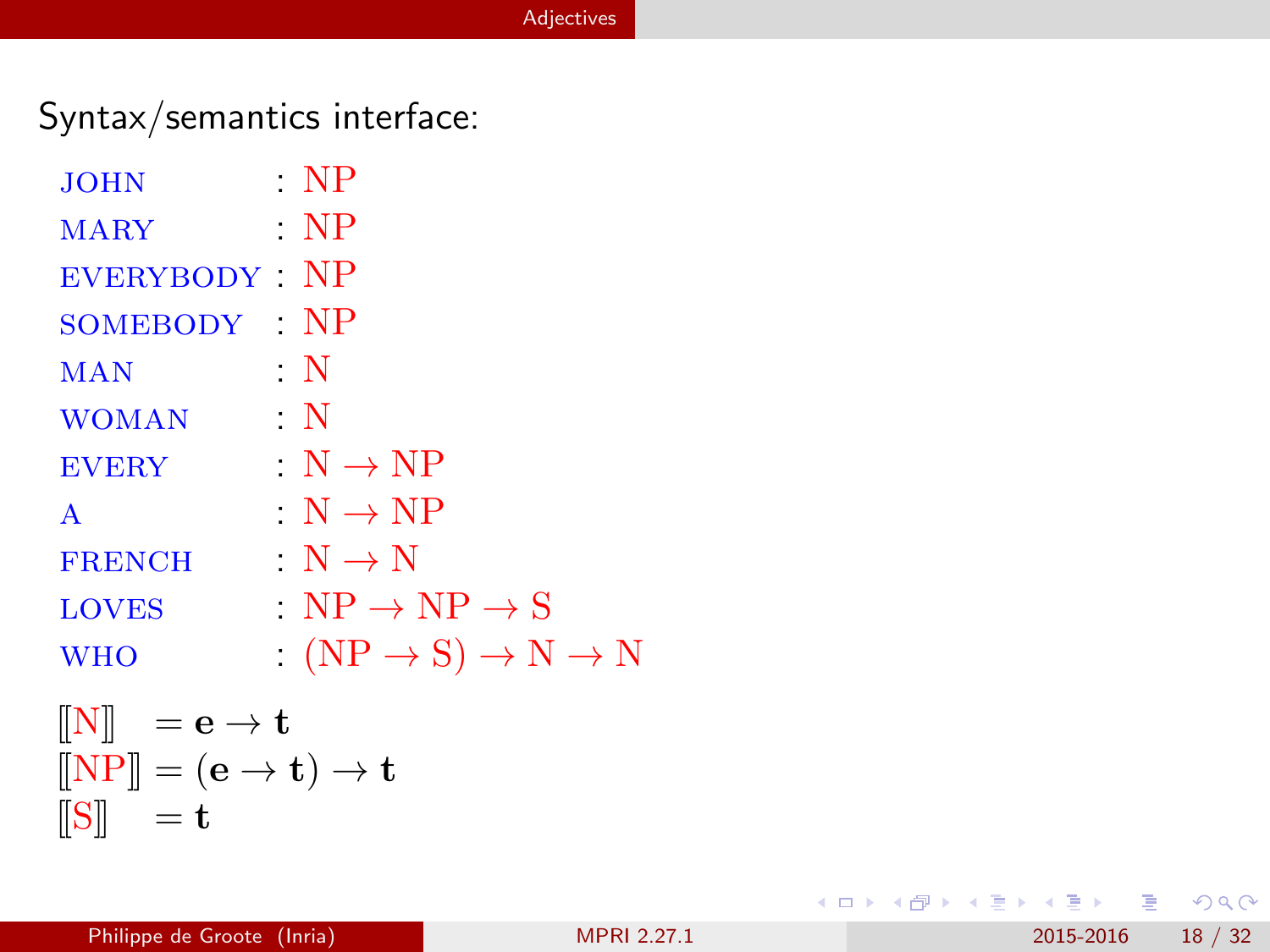#### [Adjectives](#page-18-0)

## <span id="page-18-0"></span>Semantic interpretation:

| $\left[\text{JOHN}\right]$                                  | $= \lambda k. k$ j                                                                     |
|-------------------------------------------------------------|----------------------------------------------------------------------------------------|
| $\left[\n\left[\text{MARY}\right]\n\right]$                 | $= \lambda k \cdot k \mathbf{m}$                                                       |
| $\left[\text{EVERYBODY}\right] = \lambda k. \forall x. k x$ |                                                                                        |
| $\left\ $ SOMEBODY $\right\ $                               | $= \lambda k. \exists x. k x$                                                          |
| $\left[\text{MAN}\right]$                                   | $=\lambda x$ . man x                                                                   |
| $\left[\text{WOMAN}\right]$                                 | $= \lambda x.$ woman x                                                                 |
| $\left[\begin{matrix}$ EVERY $\end{matrix}\right]$          | $=\lambda n.\lambda m.\forall x. n x \supset m x$                                      |
| $\ A\ $                                                     | $= \lambda n. \lambda m. \exists x. n x \wedge m x$                                    |
| $[$ FRENCH $]$                                              | $= \lambda n. \lambda x. n x \wedge \textbf{french } x$                                |
| $\left[\text{LOVES}\right]$                                 | $= \lambda o. \lambda s. s (\lambda x. o (\lambda y. \mathbf{love} x y))$              |
| $\left[\text{WHO}\right]$                                   | $= \lambda r \cdot \lambda n \cdot \lambda x \cdot n x \wedge r (\lambda k \cdot k x)$ |
|                                                             |                                                                                        |

where:

 ${\bf front}: {\bf e} \rightarrow {\bf t}$ 

 $2990$ 

イロト イ部 トメ ヨ トメ ヨト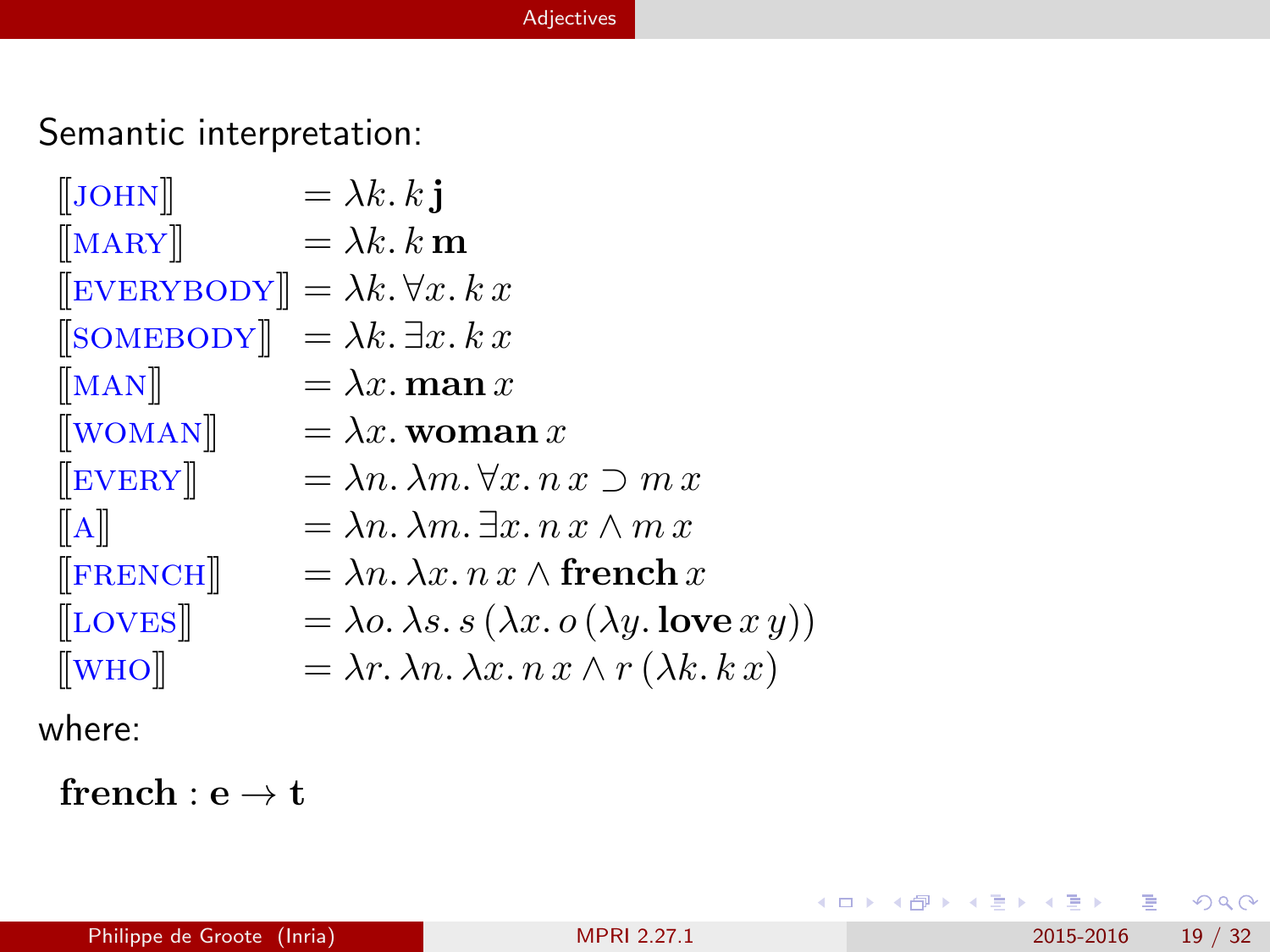<span id="page-19-0"></span>Adjective classification:

### **o** Intersective:

French, sick, carnivorous, red, ...

## **Subsective** but non intersective:

typical, recent, skillful, ...

### **• Privative:**

fake, former, spurious, ...

## **• Plain nonsubsective:**

alleged, arguable, putative, ...

4 0 8

4. B. K. 4.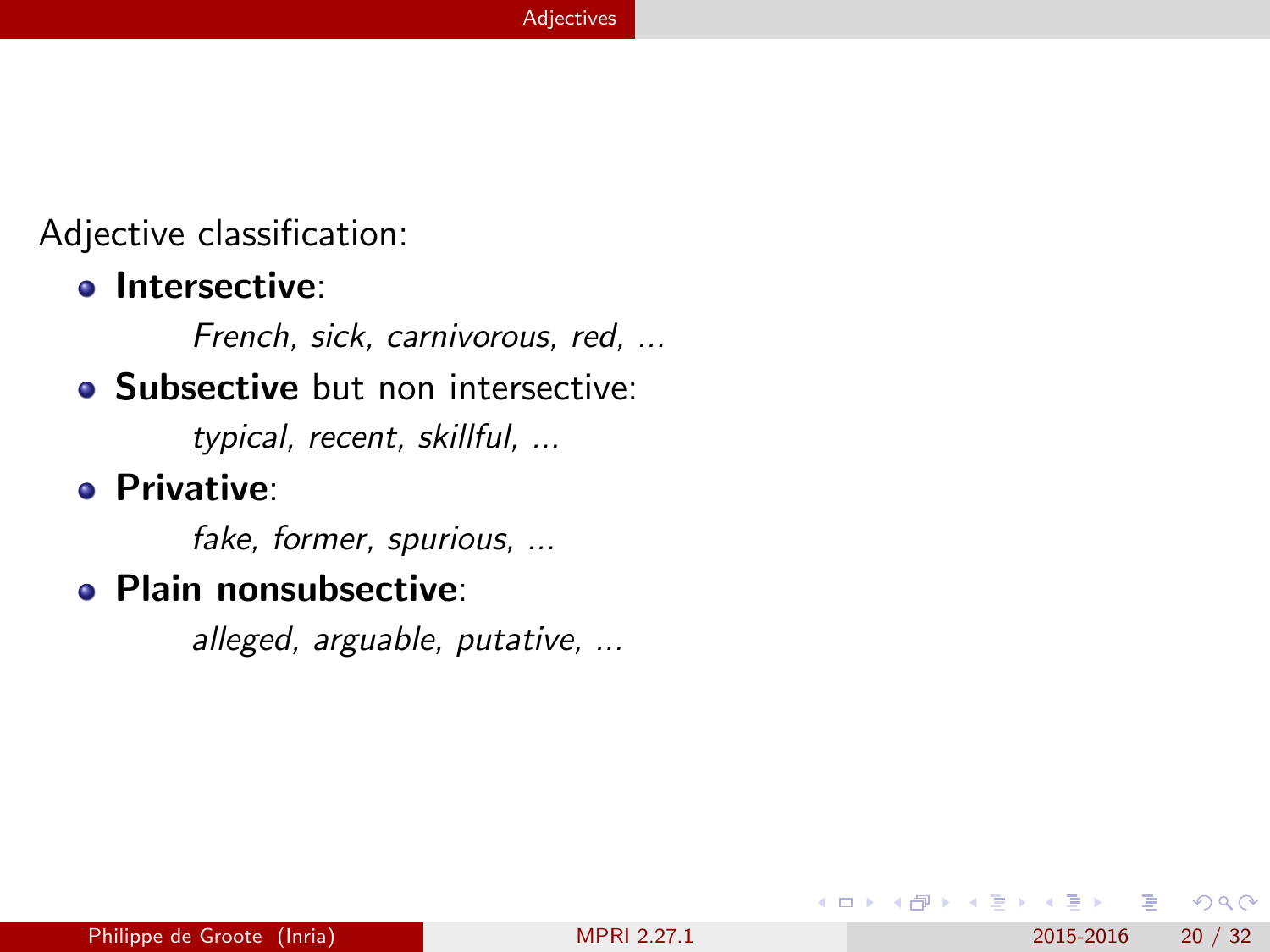<span id="page-20-0"></span>Meaning postulates:

$$
INT(A) = \exists P. \,\forall Q \,x. \,A \,Q \,x \equiv (P \,x \wedge Q \,x)
$$

$$
SUB(A) = \forall Q \, x. \, A \, Q \, x \supset Q \, x
$$

$$
PRIV(A) = \forall Q \, x. \, A \, Q \, x \supset \neg (Q \, x)
$$

Beware!!!! Some intensionality involved!

イロト イ部 トメ ヨ トメ ヨト

重

 $2990$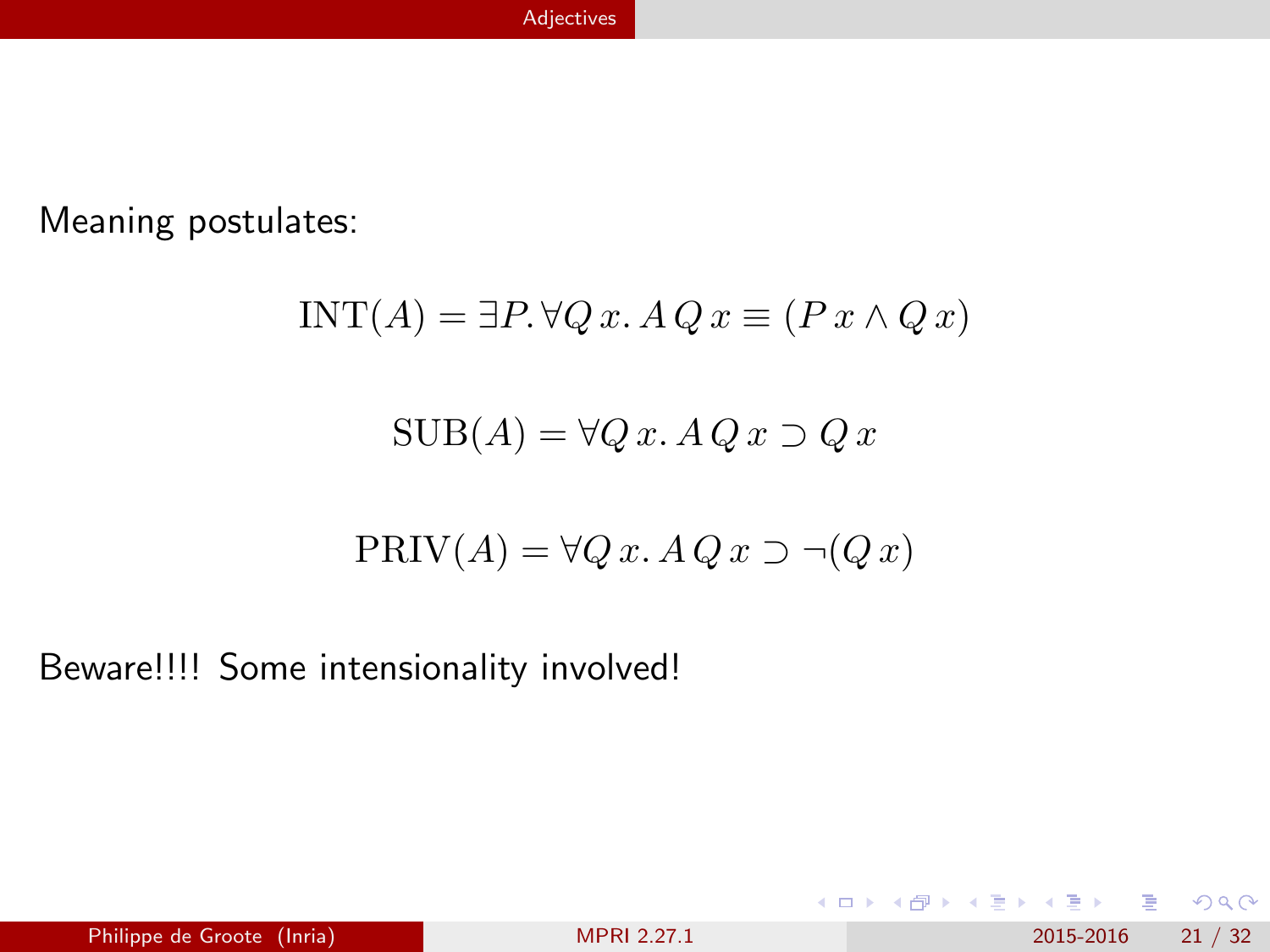- <span id="page-21-0"></span>[Montague semantics](#page-2-0)
- [A direct naive interpretation](#page-6-0)
- [Quantified noun phrases](#page-8-0)
- [Noun and determiners](#page-10-0)
- [Relative clauses](#page-13-0)
- **[Adjectives](#page-16-0)**

## 7 [Scope ambiguities](#page-21-0)

- [De re and de dicto readings](#page-25-0)
- **[Intensionality](#page-27-0)**
- **[Intensionalization](#page-29-0)**

4 0 8

E K K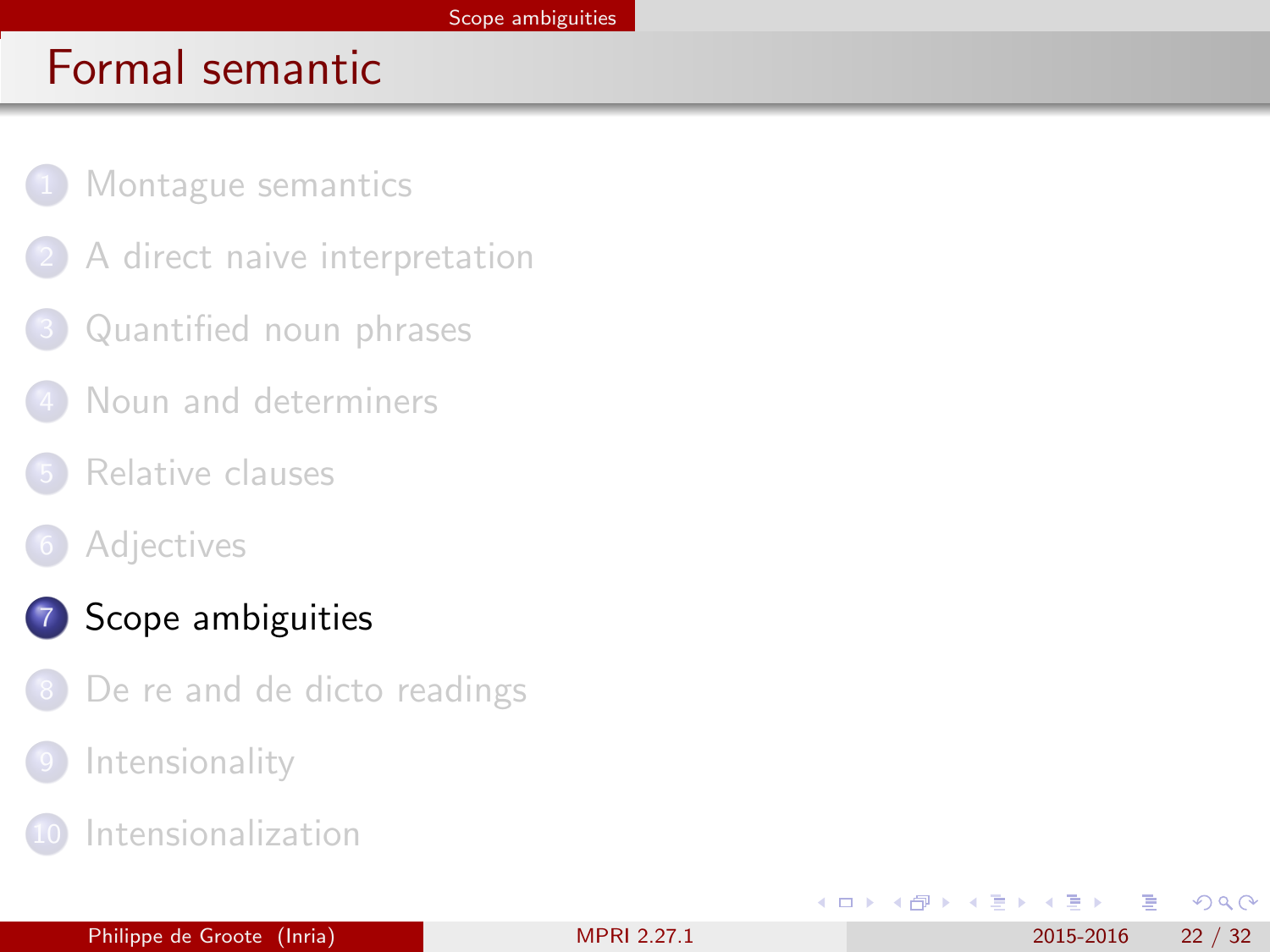Every man loves a woman

<span id="page-22-0"></span> $\forall x.\text{man } x \supset (\exists y.\text{woman } y \land \text{love } x y)$ ∃y.woman y ∧ ( $\forall x$ .man  $x \land$  love  $xy$ )

Subject wide scope:

$$
[\text{LOVES}] = \lambda o. \lambda s. s (\lambda x. o (\lambda y. \text{love } x y))
$$

Object wide scope:

$$
[\![\text{LOVES}_{\text{ows}}]\!] = \lambda o. \, \lambda s. \, o \, (\lambda y. \, s \, (\lambda x. \, \text{love } x \, y))
$$

4 日下

Philippe de Groote (Inria) [MPRI 2.27.1](#page-0-0) 2015-2016 23 / 32

 $QQ$ 

化重新润滑脂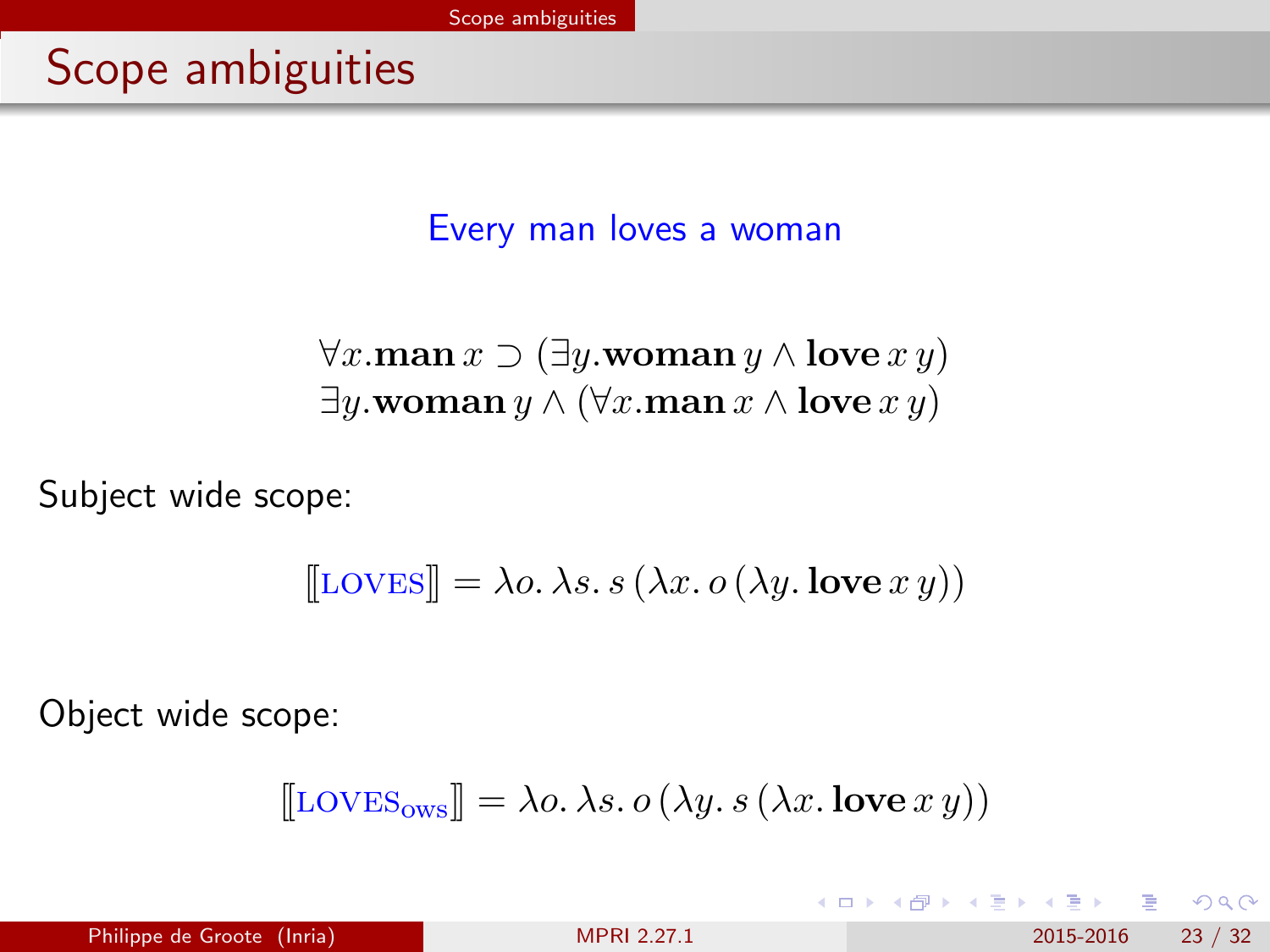# <span id="page-23-0"></span>Scope ambiguities

Another solution:

 $QR : NP \rightarrow (NP \rightarrow S) \rightarrow S$ 

$$
[[QR]] = \lambda n. \lambda p. n (\lambda x. p (\lambda k. k x))
$$

Wide scope reading:

 $QR(A WOMAN) (\lambda o. LOVE O (EVERY MAN))$ 

4 0 8

Philippe de Groote (Inria) 2015-2016 24 / 32

 $QQ$ 

- 4 重 8 - 4 重 8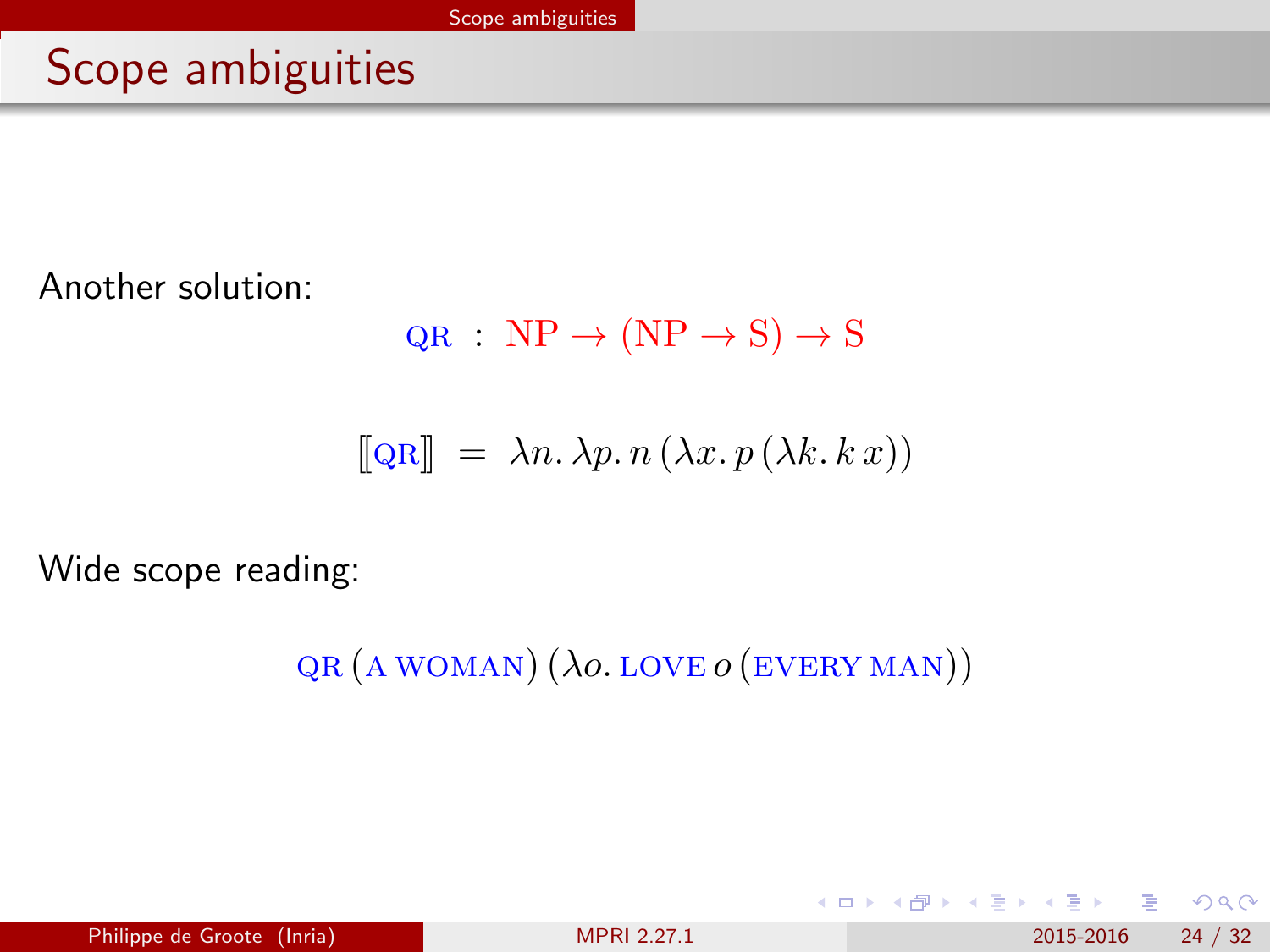# <span id="page-24-0"></span>Scope ambiguities

Yet another solution:

every: 
$$
N \rightarrow (NP \rightarrow S) \rightarrow S
$$
  
\na:  $N \rightarrow (NP \rightarrow S) \rightarrow S$   
\n $[[S]] = t$   
\n $[[NP]] = e$   
\n $[[EVERY]] = \lambda n. \lambda m. \forall x. n x \supset m x$   
\n $[[A]] = \lambda n. \lambda m. \exists x. n x \wedge m x$   
\n $[[LOVES]] = \lambda o. \lambda s. love so$ 

with

Two readings:

EVERY MAN  $(\lambda s. A WOMAN (\lambda o. LOVE \, o s))$ A WOMAN  $(\lambda o.$  EVERY MAN  $(\lambda s.$  LOVE  $o s)$ )

 $\Omega$ 

イロト イ母 トイヨ トイヨト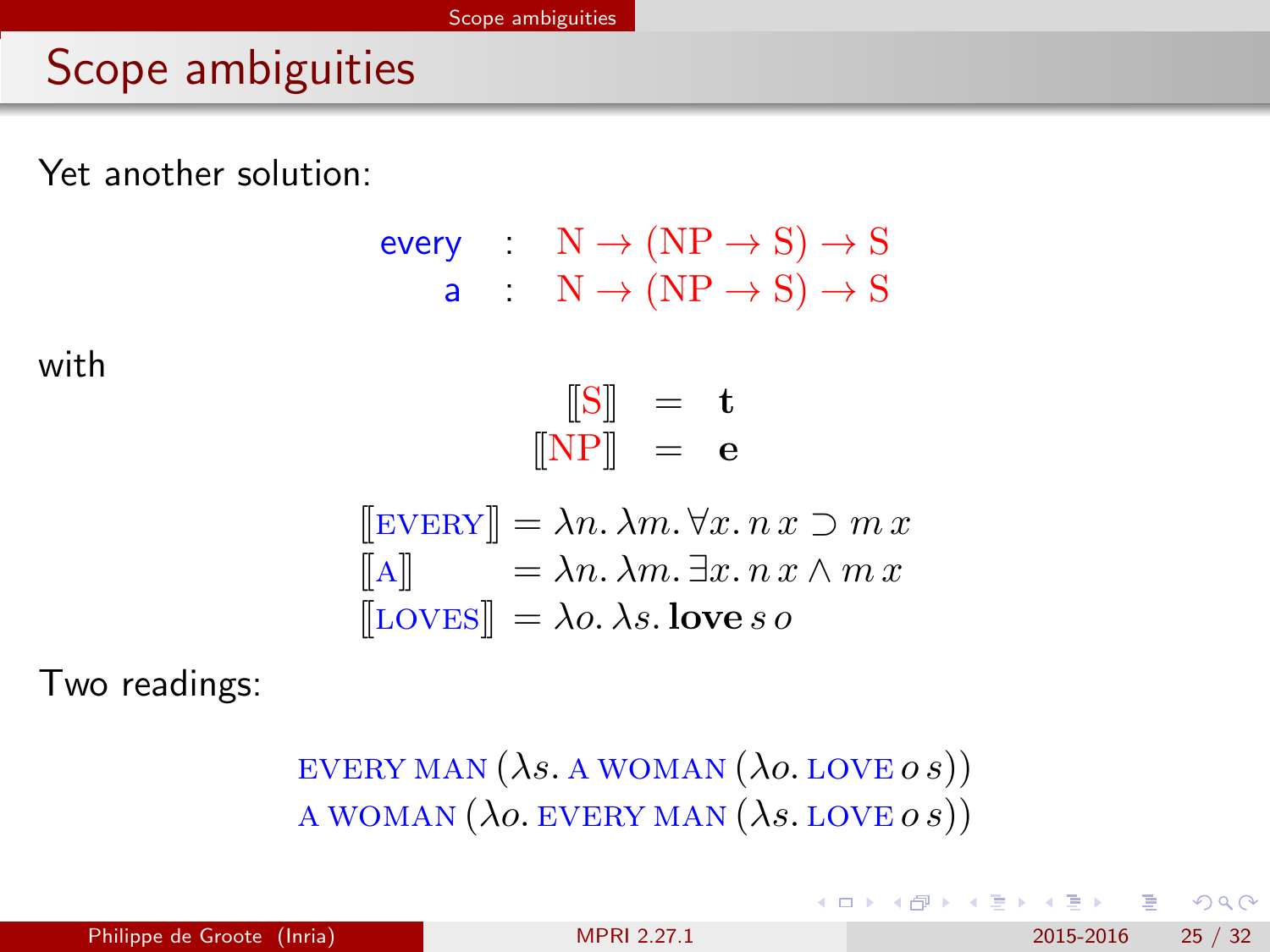- <span id="page-25-0"></span>[Montague semantics](#page-2-0)
- [A direct naive interpretation](#page-6-0)
- [Quantified noun phrases](#page-8-0)
- [Noun and determiners](#page-10-0)
- [Relative clauses](#page-13-0)
- **[Adjectives](#page-16-0)**
- [Scope ambiguities](#page-21-0)
- 8 [De re and de dicto readings](#page-25-0)
	- **[Intensionality](#page-27-0)**
	- **[Intensionalization](#page-29-0)**

4 0 8

E F.K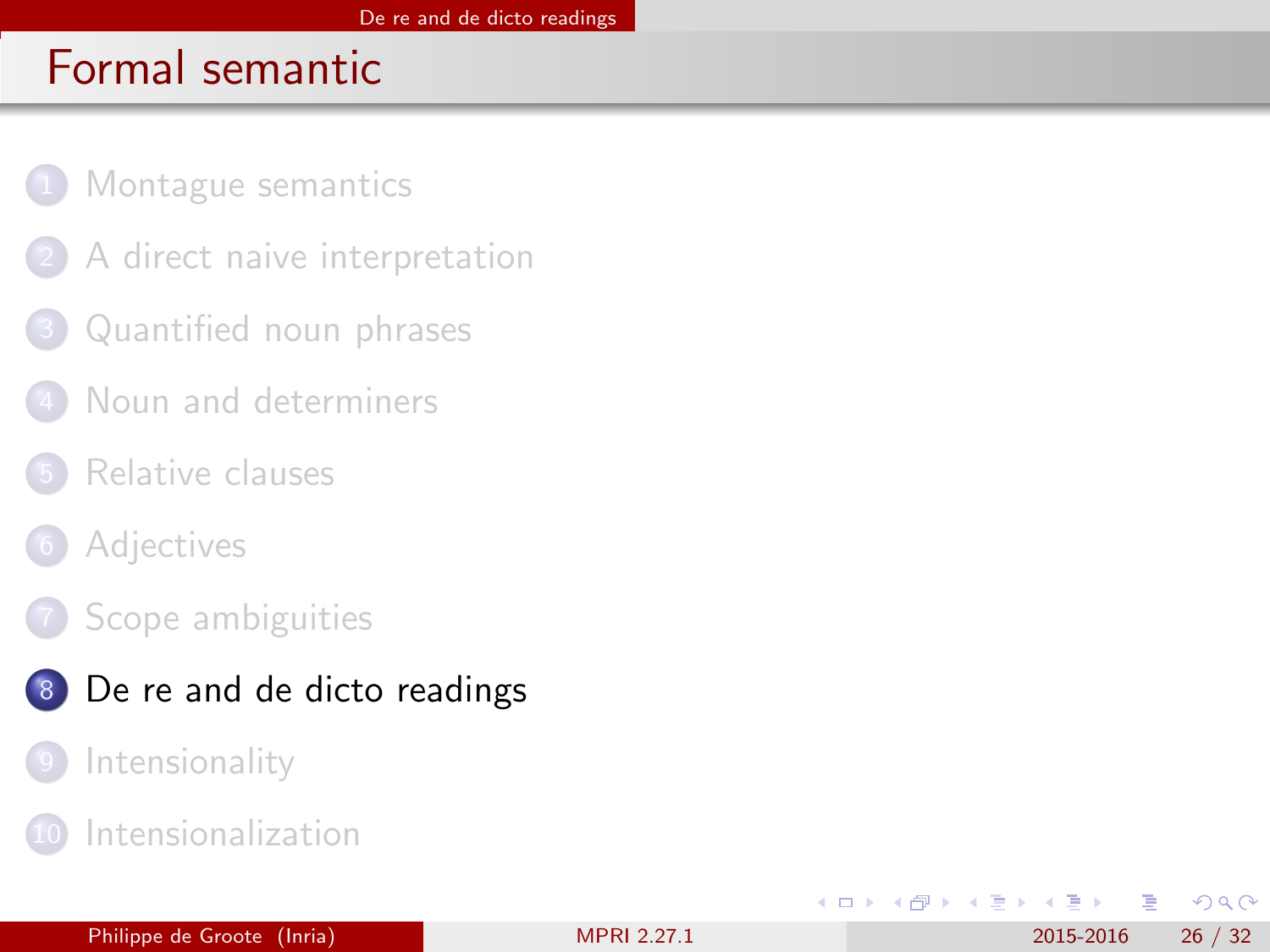[De re and de dicto readings](#page-26-0)

## <span id="page-26-0"></span>De re and de dicto readings as scope ambiguities

John seeks a unicorn

 $\exists x.\text{uniform } x \wedge \text{try } \mathbf{j}(\lambda z.\text{find } z x)$ try j( $\lambda z$ . ∃x.unicorn  $x \wedge$  find  $z x$ )

De re reading:

$$
[\![\text{SEEK}_\text{re}]\!] \ = \ \lambda o. \ \lambda s. \ s \ (\lambda x. \ o \ (\lambda y. \ \text{try} \ x \ (\lambda z. \ \text{find} \ z \ y)))
$$

De dicto reading:

$$
\llbracket \text{SEEK}_{\text{dicto}} \rrbracket = \lambda o. \lambda s. s \left( \lambda x. \text{try } x \left( \lambda z. o \left( \lambda y. \text{find } z y \right) \right) \right)
$$

Beware!!!! Some intensionality involved!

 $200$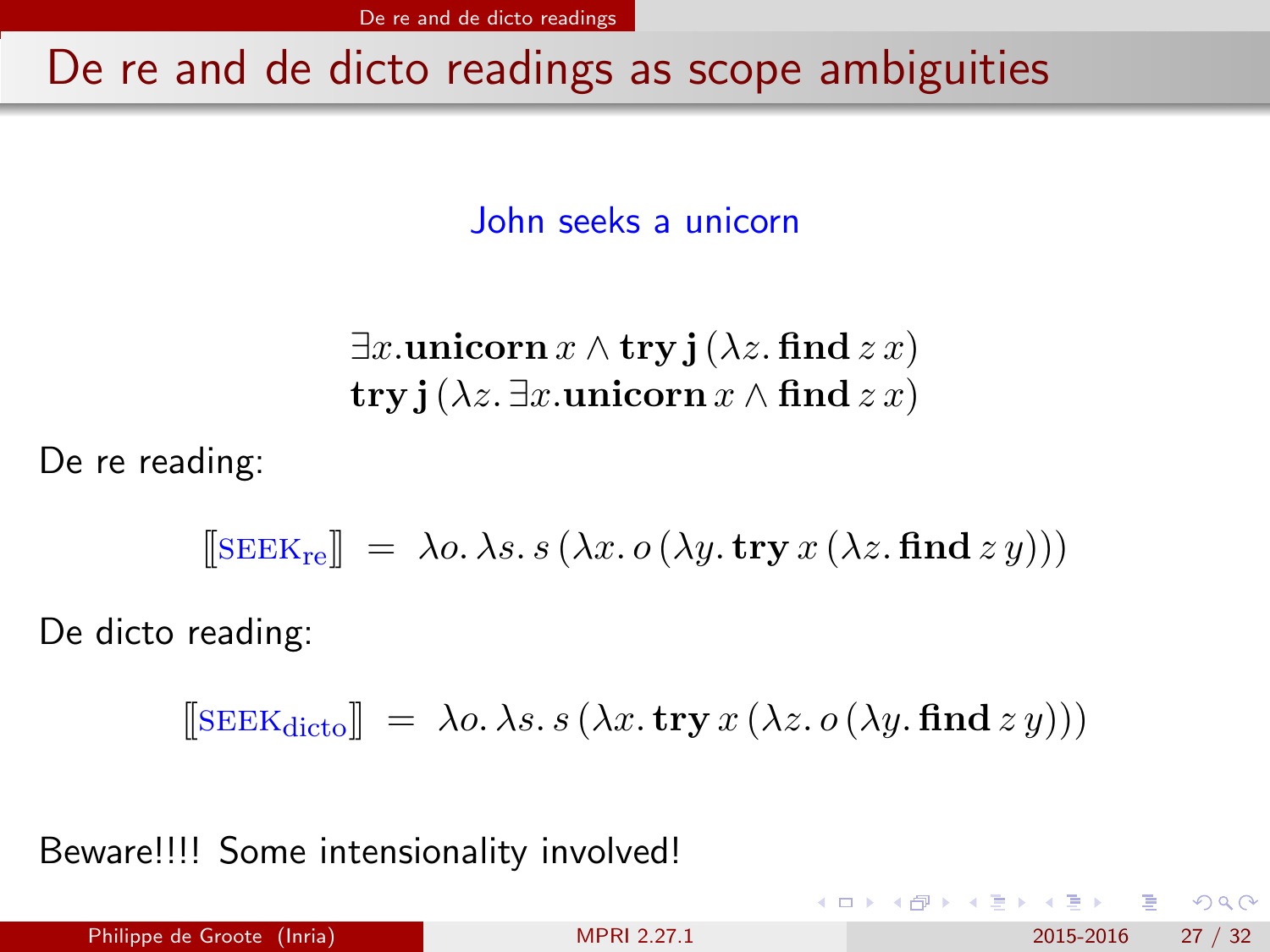- <span id="page-27-0"></span>[Montague semantics](#page-2-0)
- [A direct naive interpretation](#page-6-0)
- [Quantified noun phrases](#page-8-0)
- [Noun and determiners](#page-10-0)
- [Relative clauses](#page-13-0)
- **[Adjectives](#page-16-0)**
- [Scope ambiguities](#page-21-0)
- [De re and de dicto readings](#page-25-0)
- 9 [Intensionality](#page-27-0)
	- **[Intensionalization](#page-29-0)**

4 0 8

E F.K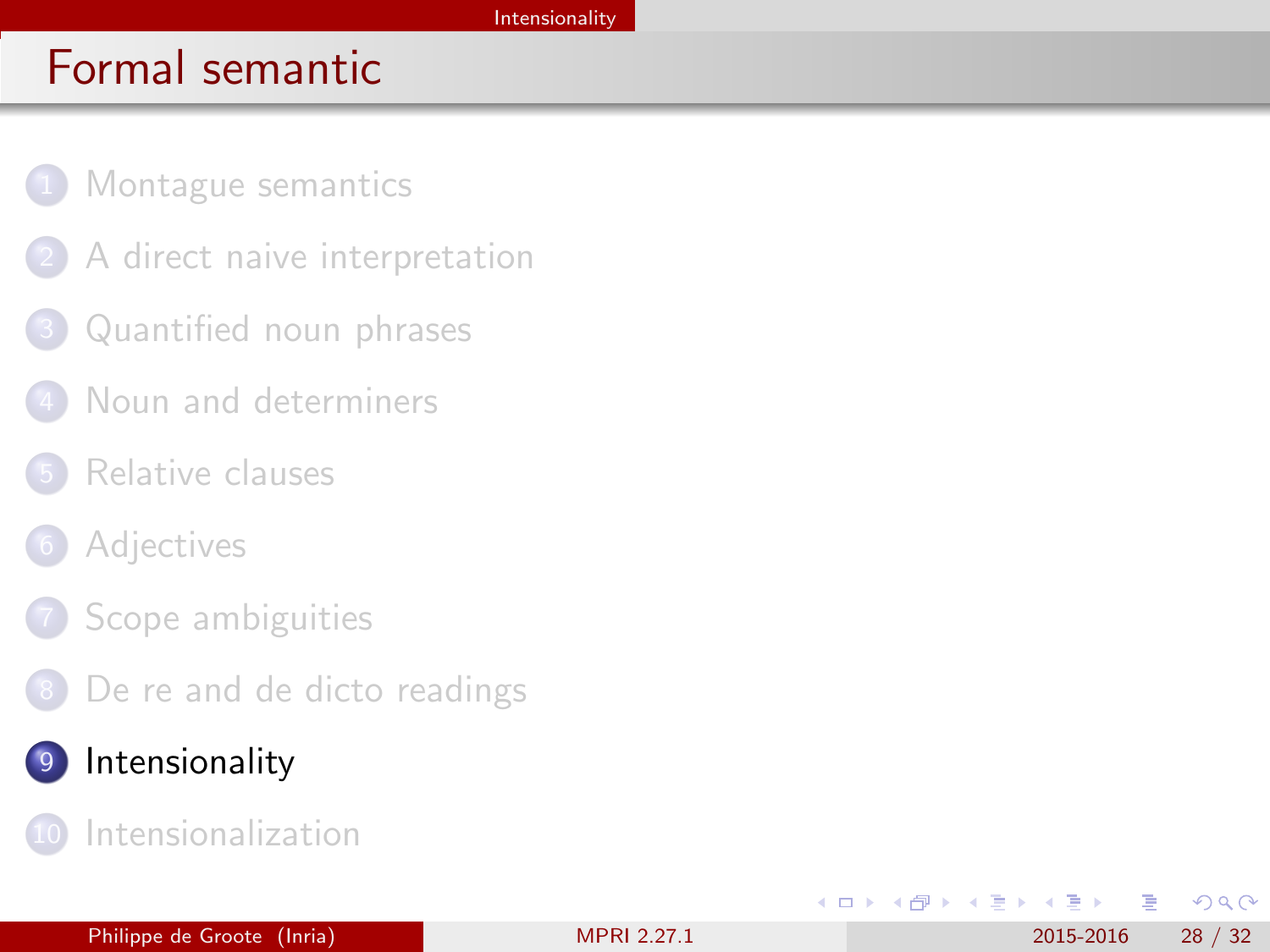<span id="page-28-0"></span>This red car is a Ferrari This skillful surgeon is Dr Johnson

$$
\begin{array}{c}\left(\forall x. \left(\text{surgeon}\ x\right)\leftrightarrow\left(\text{driver}\ x\right)\right)\\ \to\left(\forall x. \left(\left(\text{skillful}\ \text{surgeon}\right)x\right)\to\left(\left(\text{skillful}\ \text{driver}\right)x\right)\right)\end{array}
$$

Solution:

$$
suggestion: e \rightarrow (s \rightarrow t)
$$
\n
$$
driver : e \rightarrow (s \rightarrow t)
$$
\n
$$
skillful : (e \rightarrow (s \rightarrow t)) \rightarrow e \rightarrow (s \rightarrow t)
$$

Philippe de Groote (Inria) 2015-2016 29 / 32

÷

④重き ④重

**← ロ ▶ → イ 同** 

 $\sim$ 

 $299$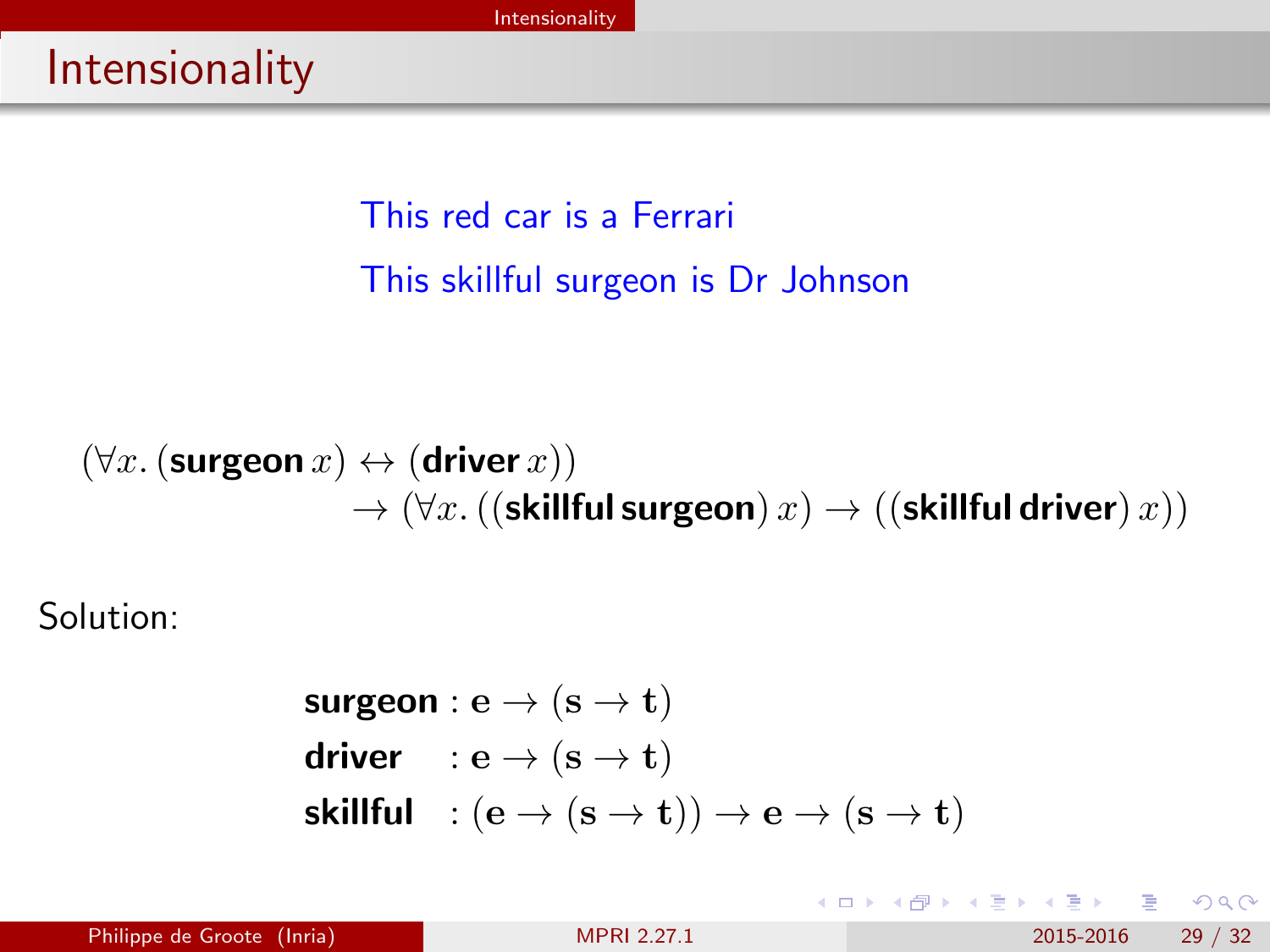- <span id="page-29-0"></span>[Montague semantics](#page-2-0)
- [A direct naive interpretation](#page-6-0)
- [Quantified noun phrases](#page-8-0)
- [Noun and determiners](#page-10-0)
- [Relative clauses](#page-13-0)
- **[Adjectives](#page-16-0)**
- [Scope ambiguities](#page-21-0)
- [De re and de dicto readings](#page-25-0)
- **[Intensionality](#page-27-0)**
- 10 [Intensionalization](#page-29-0)

4 0 8

∢ ∃ ⊁ ⊣ ≔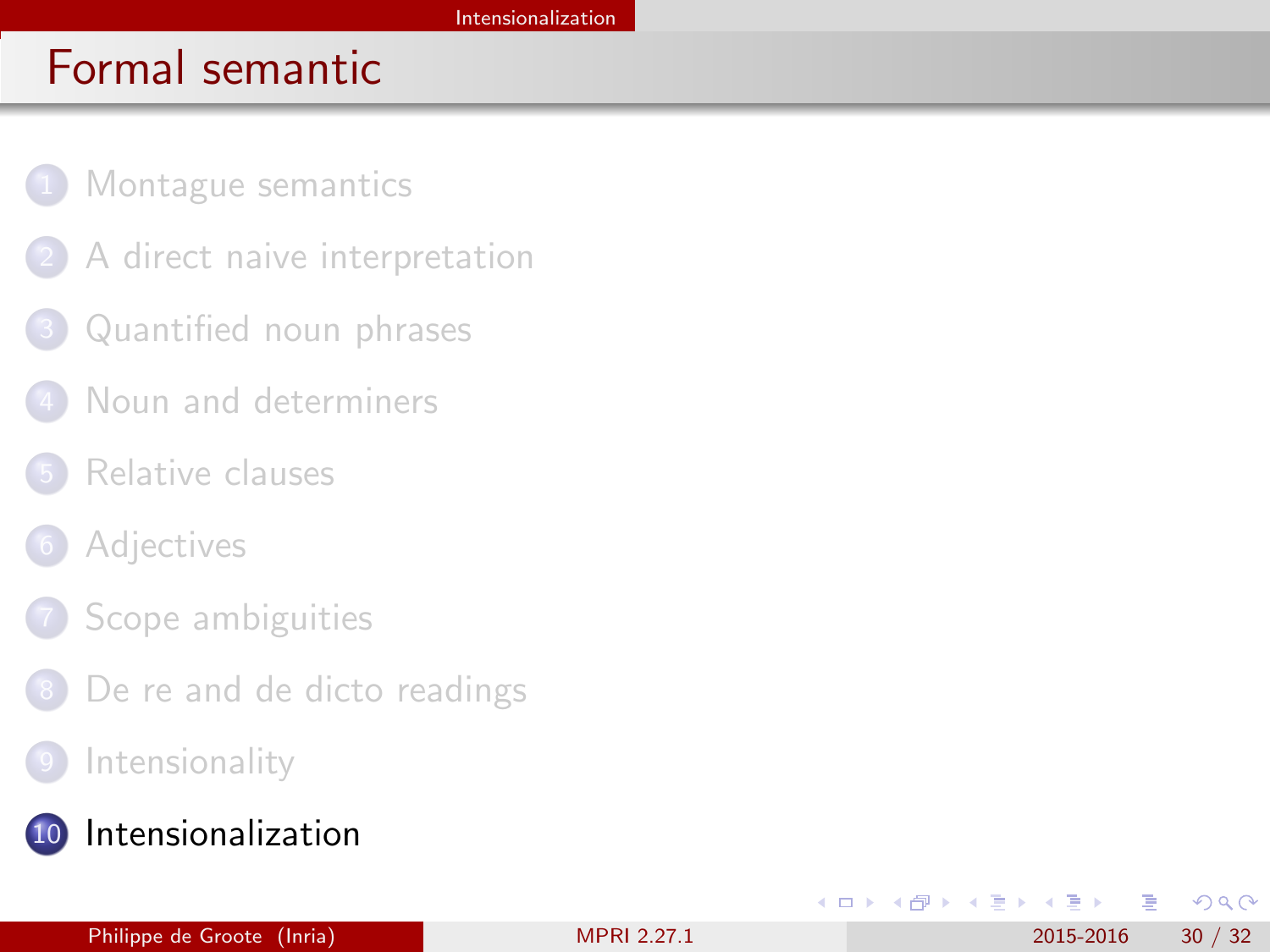# <span id="page-30-0"></span>Intensionalization

Type transformation:

$$
\overline{e} = s \rightarrow e
$$

$$
\overline{t} = s \rightarrow t
$$

$$
\overline{\alpha \rightarrow \beta} = \overline{\alpha} \rightarrow \overline{\beta}
$$

Term transformation:

$$
\overline{x} = x
$$

$$
\overline{\lambda x. t} = \lambda x. \overline{t}
$$

$$
\overline{t u} = \overline{t} \overline{u}
$$

$$
\overline{c} = \mathbb{I}_{\alpha} c
$$

 $QQ$ 

イロト イ部 トメ ヨ トメ ヨト